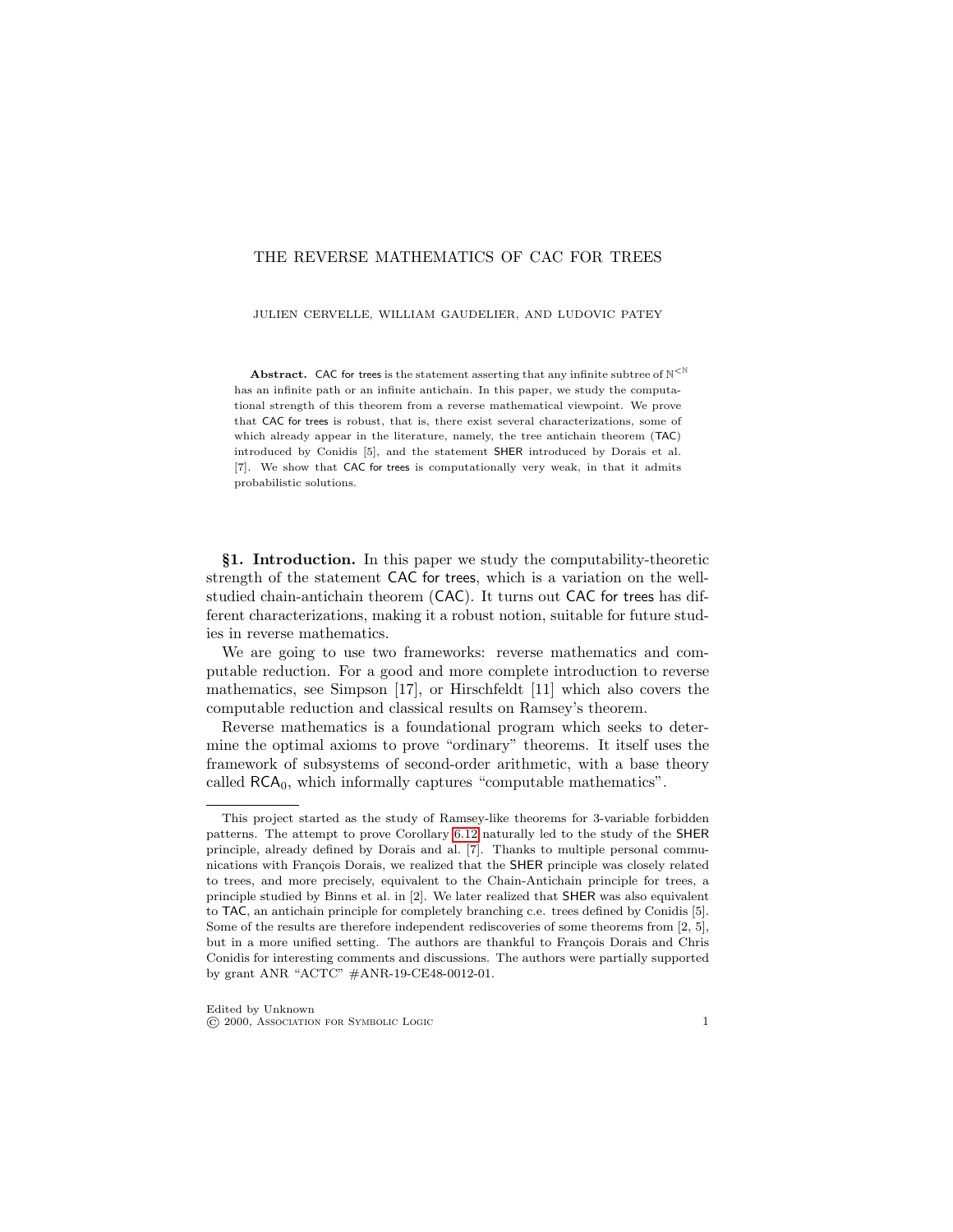Computable reduction makes precise the idea of being able to computably solve a problem  $P$  using another problem  $Q$ . A problem is defined as a  $\Pi^1_2$ formula in the language of second-order arithmetic, thought to be of the form  $\forall X(\psi(X) \Longrightarrow \exists Y \varphi(X, Y))$  where  $\psi$  and  $\varphi$  are arithmetical formulas. An instance of a problem is a set X verifying  $\psi(X)$ , and a solution of an instance X is a set Y such that  $\varphi(X, Y)$ . With this formalism we say that "P is computably reducible to  $Q$ " and we write  $P \leq_{c} Q$  if for any instance I of P, there is an I-computable instance  $\widehat{I}$  of Q, such that, for any solution  $\widehat{S}$  of Q, there is an  $\widehat{S} \oplus I$ -computable solution S of P.

The early study of reverse mathematics has seen the emergence of four subsystems of second-order arithmetic, linearly ordered by the provability relation, such that most of the ordinary theorems are either provable in  $RCA<sub>0</sub>$ , or equivalent in  $RCA<sub>0</sub>$  to one of them. These subsystems, together with RCA0, form the "Big Five". Among the theorems studied in reverse mathematics, Ramsey's theorem for pairs  $RT_2^2$  plays an important role, since it is historically the first example of a natural statement which does not satisfy this empirical observation. The theorems we study in this paper are all consequences of  $RT_2^2$ .

1.1. A chain-antichain theorem for trees. Among the consequences of Ramsey's theorem for pairs, the chain-antichain theorem received a particular focus in reverse mathematics.

DEFINITION 1.1 (CAC, chain-antichain theorem). Every infinite partial order has either an infinite chain or an infinite antichain.

CAC was first studied in [12] by Hirschfeldt and Shore, following a question raised by Cholak, Jockusch and Slaman in [3] (Question 13.8) asking whether or not  $CAC \Longrightarrow RT_2^2$  over  $RCA_0$ , for which they proved the answer is negative (Corollary 3.12). The reciprocal  $\mathsf{RCA}_0 \vdash \mathsf{RT}_2^2 \Longrightarrow \mathsf{CAC}$  is easier to obtain, by defining a coloring such that  $\{x, y\}$  has color 1 if its elements are comparable, and 0 otherwise. Any homogeneous set for this coloring is either a chain or an antichain, depending on its color.

In this article we focus on the special case where the order is the predecessor relation  $\prec$  on a tree.

DEFINITION 1.2 (CAC for trees). Every infinite subtree of  $\mathbb{N}^{\leq \mathbb{N}}$  has an infinite path or an infinite antichain.

This statement was first introduced by Binns et al. in [2], where the authors showed that every infinite computable tree must have either an infinite computable chain or an infinite  $\Pi_1^0$  antichain. Furthermore they showed that these bounds are optimal by constructing an infinite computable tree which has no infinite  $\Sigma^0_1$  chain or antichain. They also showed that  $RCA_0 + WKL \nvdash CAC$  for binary trees (see Definition [2.1\)](#page-4-0).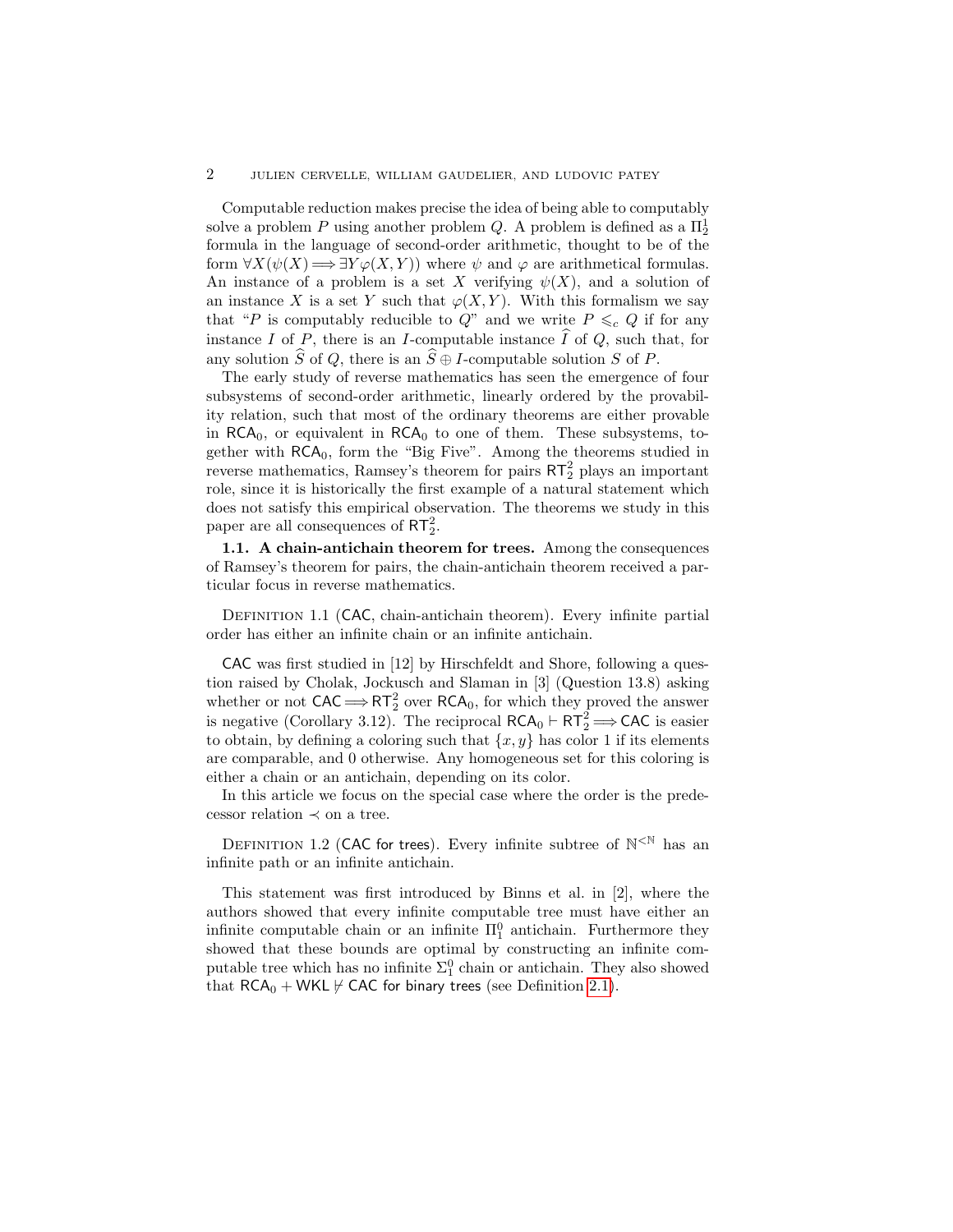1.2. Ramsey-like theorems. In [16], Patey identified a formal class of theorems, encompassing several statements surrounding Ramsey's theorem. Indeed, many of them are of the form "for every coloring  $f : [\mathbb{N}]^n \to k$ avoiding some set of forbidden patterns, there exists an infinite set  $H \subseteq \mathbb{N}$ avoiding some other set of forbidden patterns (relative to  $f$ )"

For example the Erdős-Moser theorem (EM) asserts that, "for any coloring  $f : [\mathbb{N}]^2 \to 2$ , there exists an infinite set  $H \subseteq \mathbb{N}$  which is transitive for f", i.e.  $\forall i < 2, \forall x < y < z \in H$ ,  $f(x, y) = i \land f(y, z) = i \Longrightarrow f(x, z) = i$ . In other terms, we want  $H$  to avoid the patterns that would make it not transitive, i.e.  $f(x, y) = i \wedge f(y, z) = i \wedge f(x, z) = 1 - i$  for any  $i < 2$ . Another example comes from ADS which is equivalent over  $RCA_0$  to the statement "for any transitive coloring  $f : [\mathbb{N}]^2 \to 2$  (i.e. avoiding certain patterns), there exists an infinite set  $H \subseteq \mathbb{N}$  which is f-homogeneous" (see [12, Theorem 5.3]). With these definitions one sees that  $RT_2^2$  is equivalent to  $EM + ADS$  over  $RCA<sub>0</sub>$ , since EM takes any coloring and "turns it into" a transitive one, and ADS takes any transitive coloring and finds an infinite homogeneous set.

Forbidden patterns on 3 variables and 2 colors are generated by the following three basic patterns:

- (1)  $f(x, y) = i \wedge f(y, z) = i \wedge f(x, z) = 1 i$
- (2)  $f(x, y) = i \wedge f(y, z) = 1 i \wedge f(x, z) = i$
- (3)  $f(x, y) = 1 i \wedge f(y, z) = i \wedge f(x, z) = i$

Avoiding them respectively leads to transitivity, semi-ancestry, and **semi-heredity** (for the color  $i$ ). Each of them generates two ramseylike statements, one restricting the coloring inputted, and one restricting the infinite set outputted, namely "for any coloring avoiding the forbidden pattern, there exists an infinite homogeneous set" and "for any coloring, there exists an infinite set  $H \subseteq \mathbb{N}$  which avoids the forbidden pattern". We now survey the known results about these three patterns.

Transitivity. The statement "for any coloring, there exists an infinite set which is transitive for some color" is a weaker version of EM. The Erdös-Moser theorem was proven to be strictly weaker than Ramsey's theorem for pairs over  $RCA_0$  by Lerman, Solomon and Towsner [15, Corollary 1.16]. On the other hand, the statement "for any coloring which is transitive for some color, there exists an infinite homogeneous set" is equivalent to CAC (see [12, Theorem 5.2]), which is also known to be strictly weaker than  $RT_2^2$ over  $RCA_0$  (see Hirschfeldt and Shore [12, Corollary 3.12]).

Semi-ancestry The statement "for any coloring which has semi-ancestry for some color, there exists an infinite homogeneous set" is a consequence of the statement STRIV, defined by Dorais et al. [7, Statement 5.12]), because a 2-coloring is semi-trivial if and only if it has semi-ancestry. And STRIV itself is equivalent to  $\forall k, \mathsf{RT}_{k}^{1}$  (see the remark below its definition). The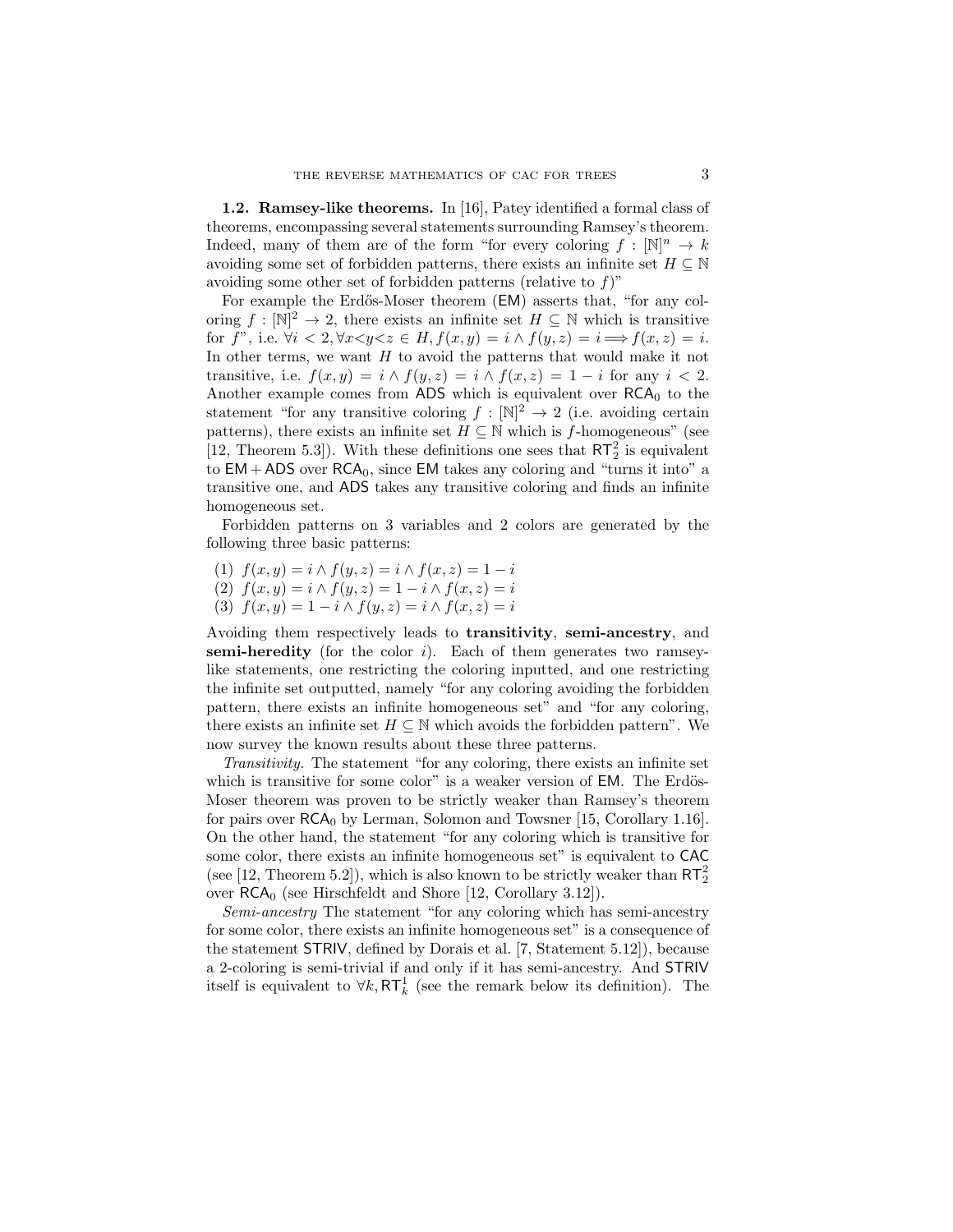statement "for any coloring, there exists an infinite set which has semiancestry for some color" is equivalent to  $RT_2^2$  (see Proposition [6.10\)](#page-17-0).

Semi-heredity. The statement "for any coloring which is semi-hereditary for some color, there exists an infinite homogeneous set" is the statement SHER, which was first introduced by Dorais et al. [7, Statement 5.11]. In Section [6,](#page-14-0) we will show that it is equivalent to CAC for trees. Finally the statement "for any coloring, there exists an infinite set which is semi-hereditary for some color" is equivalent to  $RT_2^2$  (see Corollary [6.12\)](#page-18-0).

**1.3. Notation.** The symbols  $\exists^{\infty} x$  and  $\forall^{\infty} x$  are abbreviations for  $\forall y, \exists x >$ y and  $\exists y, \forall x > y$  respectively, in particular they are the dual of each other.

Given  $x, y \in \mathbb{N} \cup \{\pm \infty\}$ , we define  $[[x, y]] := \{z \in \mathbb{N} \mid z \geq x \land z \leq \infty\}$  $y\}$ , an inequality being strict when its respective bracket is fliped, e.g.  $\llbracket x,y \rrbracket := \{ z \in \mathbb{N} \mid z \geq x \land z < y \}.$  As in set theory, an integer n can also represent the set of all integers strictly smaller to it, i.e.  $[0, n]$ . Moreover  $\langle -, \ldots, - \rangle$  represents a bijection from  $\mathbb{N}^n$  to  $\mathbb{N}$  (for some n), which verifies  $\forall x, y \in \mathbb{N}, \langle x, y \rangle \ge \max\{x, y\}$  and which is increasing on each variable.

A string is a finite sequence of integers, and the set of all strings is denoted  $N^{\leq N}$ . In particular, a **binary string** is a finite sequence of 0 and 1, and the set of all binary strings is denoted  $2^{\langle \mathbb{N} \rangle}$ . The **length** of a given string  $\sigma : n \to \mathbb{N}$  is the integer  $|\sigma| := n$ . The empty string  $\varnothing \to \mathbb{N}$  is denoted  $\varepsilon$ . Given two strings  $\sigma$  and  $\tau$  of respective length  $\ell$  and  $m$ , we define their concatenation as the finite sequence  $\sigma \cdot \tau : \ell + m \to \mathbb{N}$  which, given  $j < \ell + m$ , associates  $\sigma(j)$  if  $j < \ell$ , and  $\tau(j - \ell)$  otherwise. So we usually write a string  $\sigma : n \to \mathbb{N}$  as  $\sigma_0 \cdot \ldots \cdot \sigma_{n-1}$ , where  $\forall j < n, \sigma_j := \sigma(j)$ . We define the partial order on strings "is prefix of", noted  $\prec$ , by  $\sigma \prec \tau \iff$  $|\sigma| < |\tau| \wedge \forall j < |\sigma|, \sigma(j) = \tau(j)$ , and denote by  $\preccurlyeq$  its reflexive closure.

A tree T is a subset of  $\mathbb{N}^{\mathbb{N}}$  which is downward-closed for  $\prec$ , i.e.  $\forall \sigma \in$  $T, \tau \prec \sigma \Longrightarrow \tau \in T$ . A binary tree is a subset of  $2^{\mathbb{N}}$  which is downwardclosed for  $\prec$ . A subset  $S \subseteq T$  of a tree, is a chain when it is linearly ordered for ≺, and it is an antichain when its elements are pairwise incomparable for  $\prec$ .

1.4. Organization of the paper. In Section [2,](#page-4-1) we prove the robustness of CAC for trees in reverse mathematics and over the computable reduction, by proving its equivalence with several variants of the statement. In Section [3,](#page-6-0) we provide a probabilistic proof of CAC for trees, and give a precise analysis of this proof in terms of DNC functions. In Section [4](#page-10-0) we show that both ADS and EM imply CAC for trees. In Section [5](#page-11-0) we prove there is a computable instance of TAC whose solutions are all of hyperimmune degree, with almost explicit witness. In particular we show a computable instance of TAC can avoid a uniform sequence of  $\Delta_2^0$  sets. In Section [6](#page-14-0) we show the equivalence between CAC for trees and SHER. In Section [7](#page-19-0) we explore the relations between stable versions of previously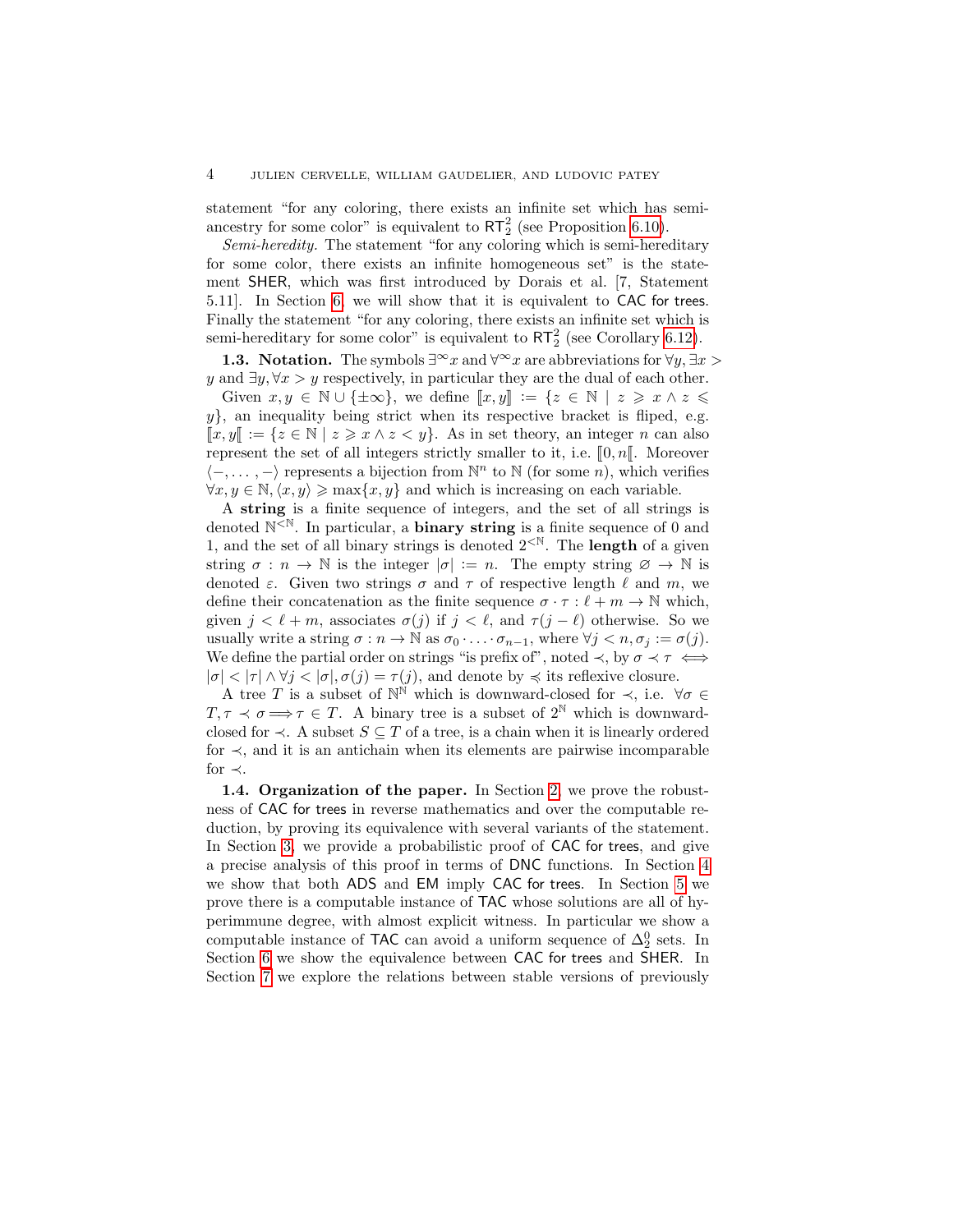mentioned statements, namely CAC for trees, ADS and SHER. Leading to the result that CAC for stable c.e. trees admits low solutions. Finally in Section [8](#page-21-0) we conclude the paper with remaining open questions and a summary diagram.

<span id="page-4-1"></span>§2. Equivalent definitions. In this section we study TAC and variations of CAC for trees, and prove they are all equivalent. We start with the definitions of these statements.

<span id="page-4-0"></span>DEFINITION 2.1 (CAC for c.e. (binary) trees). Every infinite c.e. (binary) subtree of  $\mathbb{N}^{\leq \mathbb{N}}$  has an infinite path or an infinite antichain.

Remark 2.2. In the context of reverse mathematics "being c.e. " is a notion that is relative to the model considered, i.e. an object is c.e. when it can be approximated in a c.e. manner by objects from the model. The object

DEFINITION 2.3 (Completely branching tree). A node  $\sigma$  from a tree  $T \subset$  $2^{\leq N}$  is a **split node** when both  $\sigma \cdot 0 \in T$  and  $\sigma \cdot 1 \in T$ . A tree  $T \subseteq 2^{\leq N}$  is completely branching when, for any of its node  $\sigma$ , if  $\sigma$  is not a leaf then it is a split node.

The following statement was introduced by Conidis [5, Definition 3.2], motivated by the reverse mathematics of commutative noetherian rings.

DEFINITION 2.4 (TAC [5]). Every infinite c.e. subtree of  $2^{\text{&N}}$  which is completely branching, contains an infinite antichain.

Conidis proved that TAC follows from  $CAC$  over  $RCA<sub>0</sub>$ , and constructed an instance of TAC, all of whose solutions are of hyperimmune degree. In particular,  $RCA_0 + WKL \vdash TAC$ . Now we can proceed with the equivalence.

THEOREM 2.5. The following statements are equivalent over  $RCA_0$  and computable reduction:

- (1) CAC for trees
- (2) CAC for c.e. trees
- (3) CAC for c.e. binary trees
- $(4)$  TAC

PROOF.  $(2) \implies (1)$  and  $(2) \implies (3)$  are immediate.  $(3) \implies (4)$  is Propo-sition [2.6.](#page-4-2) (4)  $\implies$  (2) is Proposition [2.7.](#page-5-0) (1)  $\implies$  (2) is Proposition [2.8.](#page-6-1) ⊣

<span id="page-4-2"></span>PROPOSITION 2.6. RCA<sub>0</sub> ⊢ CAC for c.e. binary trees  $\Longrightarrow$  TAC and TAC  $\leqslant_c$ CAC for c.e. binary trees

PROOF. Let  $T \subseteq 2^{\lt N}$  be an infinite completely branching c.e. tree. By the statement CAC for c.e. binary trees, either there is an infinite antichain, or an infinite path P. In the former case, we are done. In the latter case,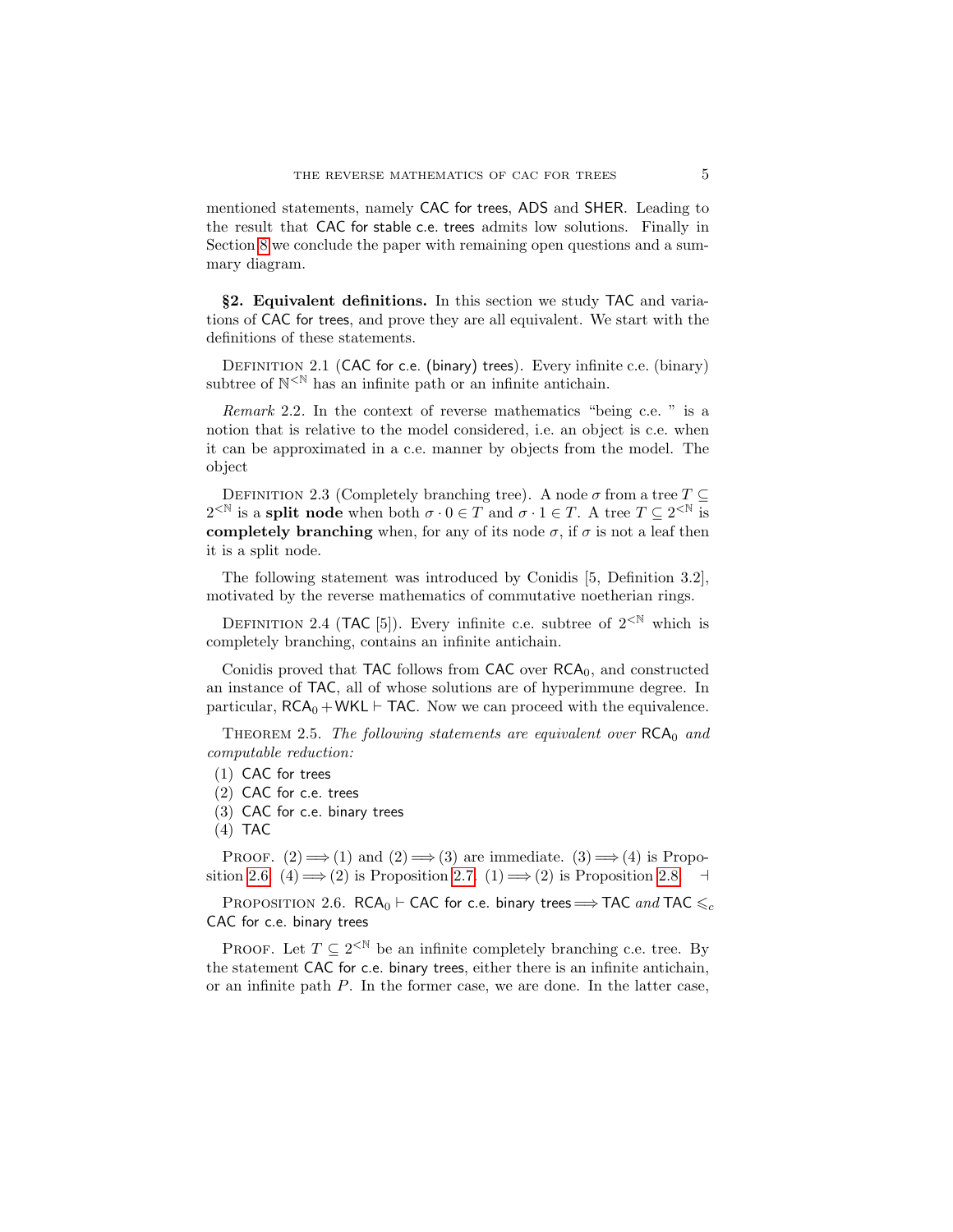using the fact that  $T$  is completely branching, the set  $\{\sigma\cdot(1-i)\mid \sigma\cdot i\prec P\}$ is an infinite antichain of  $T$ .

<span id="page-5-0"></span>PROPOSITION 2.7.  $RCA_0 \vdash TAC \Longrightarrow CAC$  for c.e. trees and CAC for c.e. trees  $\leqslant_c$  TAC

PROOF. Let  $T \subseteq \mathbb{N}^{\mathbb{N}}$  be an infinite c.e. tree. We can deal with two cases directly: when  $T$  has a node with infinitely many immediate children, as they contain a computable infinite antichain; and when  $T$  has finitely many split nodes, in which case it has finitely many paths which are all computable. A split triple of T as a triple  $(\mu, n, m) \in T \times \mathbb{N} \times \mathbb{N}$  such that  $\mu, \mu \cdot n, \mu \cdot m \in T$ . In particular,  $\mu$  is a split node in T.

Idea. The general idea is to build greedily a completely branching c.e. tree S by looking for split triples in T, and mapping them to split nodes in S. The correspondance is witnessed by an injective function  $f : S \to T$ that will be constructed simultaneously. The main difficulty is that, since  $T$ is c.e., a split node  $\rho$  can be discovered after  $\mu$  even though  $\rho \prec \mu$ , which means that we will not be able to ensure that  $S$  is isomorphic to  $T$ . In particular, f will not be a tree morphism. However, the only property that needs to be ensured is that for every infinite antichain A of S, the set  $f(A)$ will be an infinite antichain of  $T$ . To guarantee this, the function  $f$  needs to verify

<span id="page-5-1"></span>(\*) 
$$
\forall \sigma, \tau \in S, \sigma \bot \tau \Longrightarrow f(\sigma) \bot f(\tau)
$$

During the construction, we are going to associate to each node  $\sigma \in S$  a set  $N_{\sigma} \subseteq T$ , which might decrease in size over time  $(N_{\sigma}^0 \supseteq N_{\sigma}^1 \supseteq \ldots)$ , with the property that at every step s, the elements of  $\{N^s_\sigma : \sigma \in S\}$  are pairwise disjoint, and their union contains cofinitely many elements of T. The role of  $N_{\sigma}$  is the following: "if a split triple is found in  $N_{\sigma}$ , then the nodes in S associated via f must be above  $\sigma$ ".

**Construction.** Initially,  $N_{\varepsilon}^0 := T$ ,  $S := {\varepsilon}$  and  $f(\varepsilon) := \varepsilon$ .

At step s, suppose we have defined a finite, completely branching binary tree  $S \subseteq 2^{\langle \mathbb{N} \rangle}$ , and for every  $\sigma \in S$ , a set  $N^s_{\sigma} \subseteq T$  such that  $\{N^s_{\sigma} : \sigma \in S\}$ forms a partition of T minus finitely many elements. Moreover, assume we have defined a mapping  $f : S \to T$ .

Search for a split triple  $(\mu, n_0, n_1)$  in  $\bigcup_{\sigma \in S} N^s_{\sigma}$ , which exists since the c.e. set  $\bigcup_{\sigma\in S}N_{\sigma}^s\setminus T$  is finite. Let  $\sigma\in S$  be such that  $\mu\in N_{\sigma}^s$ . Let  $\tau$  be any leaf of S below  $\sigma$  (pick the left-most one, for example). Add  $\tau \cdot 0$  and  $\tau \cdot 1$  to S, and set  $f(\tau \cdot i) = \mu \cdot n_i$  for each  $i \in \{0, 1\}$ . Note that S is still completely branching.

Then, split  $N_{\tau}^s$  into three disjoint subsets  $N_{\tau}^{s+1}$ ,  $N_{\tau\cdot 0}^{s+1}$ ,  $N_{\tau\cdot 1}^{s+1}$  as follows: (for  $i < 2$ )  $N_{\tau,i}^{s+1} := \{ \rho \in N_{\tau}^s \mid \rho \succcurlyeq \mu \cdot n_i \}$  and  $N_{\tau}^{s+1} := \{ \rho \in N_{\tau}^s \mid \rho \perp \mu \}.$ Note that these sets do not form a partition of  $N_{\tau}^{s}$  as we missed the nodes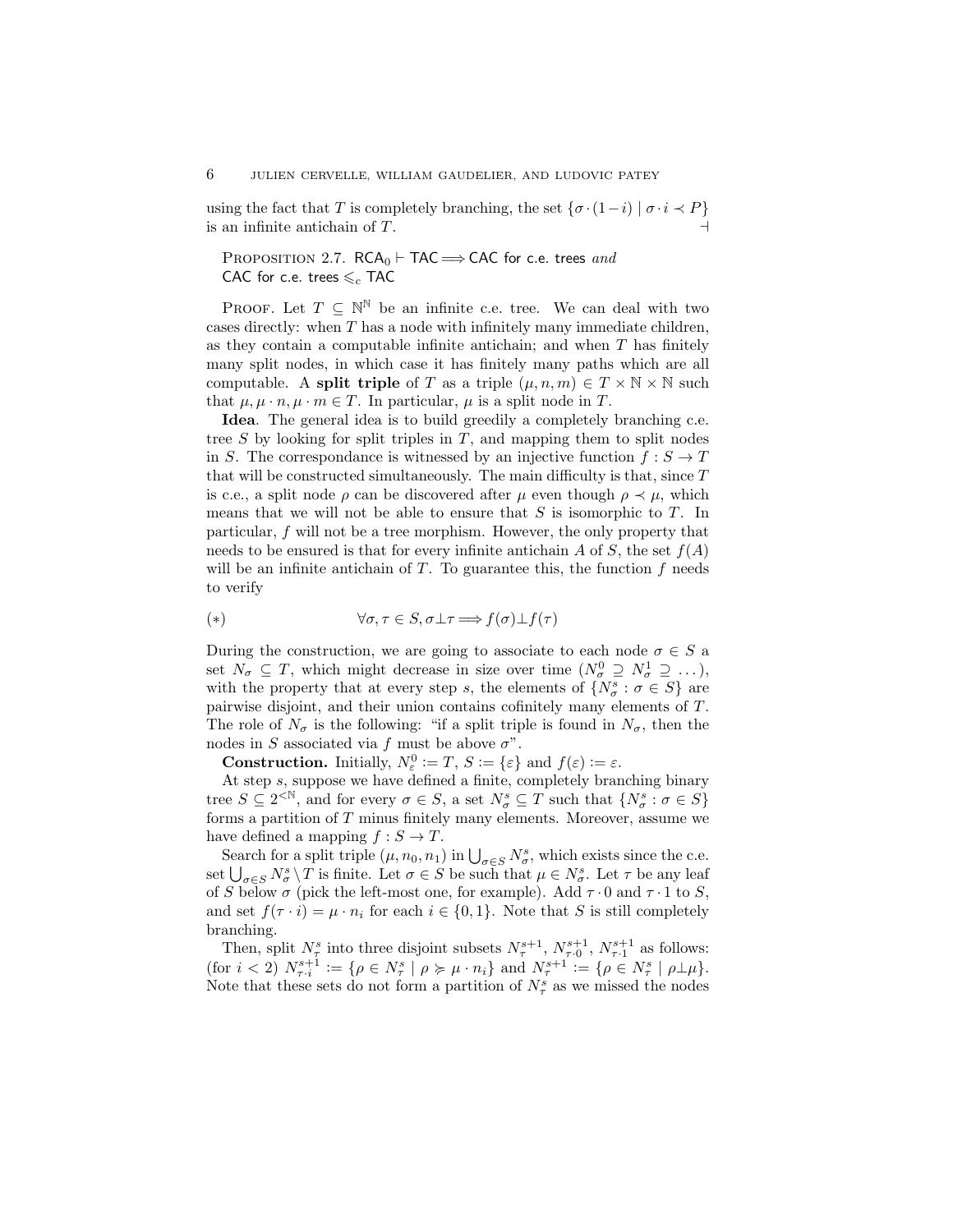in  $\{\rho \in N^s_\tau \mid \rho \preccurlyeq \mu\}$ , fortunately there are only finitely many of them. Lastly, set  $N_{\sigma}^{s+1} = N_{\sigma}^s$  for every  $\sigma \in S \setminus {\tau, \tau \cdot 0, \tau \cdot 1}.$ 

**Verification.** First we prove by induction on s that  $\forall s \in \mathbb{N}, \forall \sigma \neq \tau \in$  $S, N^s_{\sigma} \perp N^s_{\tau}$ , i.e.  $\forall x \in N^s_{\sigma}, \forall y \in N^s_{\tau}, x \perp y$ . At step 0, the assertion is trivially verified. At step s, suppose we found the split triple  $(\mu, m_0, m_1)$  in the set  $N_{\sigma}^{s}$ , and that  $\forall i < 2, f(\eta \cdot i) = \mu \cdot m_{i}$  where  $\eta \succcurlyeq \sigma$ . Since  $\mu$  was found in  $N_{\sigma}^s$ , the latter is split into  $N_{\eta}^{s+1}$ ,  $N_{\eta}^{s+1}$  and  $N_{\sigma}^{s+1}$ , the other sets remain identical. By construction, and because they are all subsets of  $N^s_{\sigma}$ , the assertion holds.

We now prove (\*), consider  $\sigma, \tau \in S$  such that  $\sigma \perp \tau$ . WLOG suppose  $\tau$ was added to S sooner than  $\sigma$ , more precisely  $f(\tau)$  appeared (as child in a split triple) at step s in some set  $N_{-}^s$ , so  $N_{\tau}^{s+1}$  contains  $f(\tau)$  by construction. Since  $\sigma$  is added to S after  $\tau$ , there exists  $\rho \in S$  such that  $f(\sigma) \in N_{\rho}^{s+1}$ . By contradiction  $f(\sigma) \notin N_{\tau}^{s+1}$  holds, as otherwise  $\sigma$  would extend  $\tau$  by construction of S, so  $\rho \neq \tau$ . Thus by using the previous assertion, we deduce  $f(\sigma) \bot f(\tau)$ .  $\qquad \qquad \rightarrow$ 

## <span id="page-6-1"></span>PROPOSITION 2.8. RCA<sub>0</sub> ⊢ CAC for trees  $\Longrightarrow$  CAC for c.e. trees and CAC for c.e. trees  $\leqslant_c$  CAC for trees

PROOF. Let  $T \subseteq \mathbb{N}^{\leq \mathbb{N}}$  be a c.e. tree. We define the computable tree  $S \subseteq$  $\mathbb{N}^{\leq \mathbb{N}}$  by  $\langle n_0, s_0 \rangle$   $\ldots$   $\langle n_{k-1}, s_{k-1} \rangle \in S$  if and only if for all  $j \langle k, s_j \rangle$ is the smallest integer such that  $n_0 \cdot \ldots \cdot n_j \in T[s_j]$ , where  $T[s_j]$  is the approximation of T at stage  $s_i$ .

By CAC for trees on  $S$ , there is an infinite chain (resp. antichain). By forgetting the second component of each string, we obtain an infinite chain (resp. antichain) of  $T$ .  $\Box$ 

<span id="page-6-0"></span>§3. Probabilistic proofs of CAC for trees. The restriction of CAC to trees yields a strictly weaker statement from the viewpoint the arithmetical bounds in the arithmetic hierarchy. Indeed, by Herrmann [10], there is a computable partial order with no  $\Delta_2^0$  infinite chain or antichain, while by Binns et al. in [2], every infinite computable tree must have either an infinite computable chain or an infinite  $\Pi_1^0$  antichain. In this section, we go one step further in the study of the weakness of CAC for trees by proving it admits probabilistic solutions.

<span id="page-6-2"></span>PROPOSITION 3.1. The measure of the oracles computing a solution for a computable instance of CAC for trees is 1.

Remark 3.2. The above proof is carried purely as a computability statement. In terms of induction we are going to use  $\mathsf{RT}_k^1$  for an arbitrary k, i.e. we need the strength of  $B\Sigma_2^0$ .

PROOF. Let  $T \subseteq \mathbb{N}^{\leq \mathbb{N}}$  be an instance of CAC for trees. We are going to build a decreasing sequence of infinite sets of strings  $B_0 \supseteq B_1 \supseteq \ldots$ , with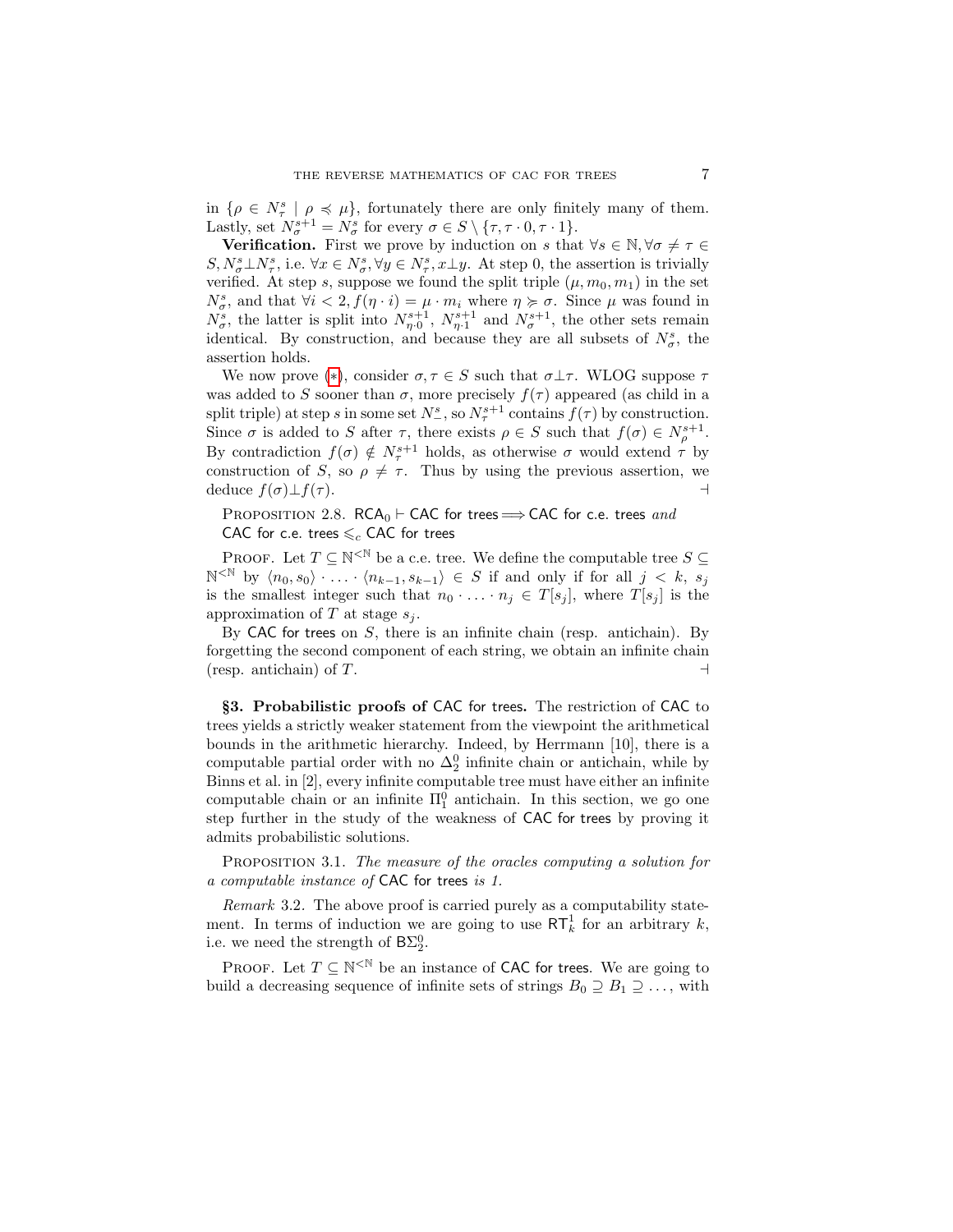$B_0 = T$ , together with an infinite sequence of strings  $a_0, a_1, \ldots$  such that  $A = \{a_i : i \in \mathbb{N}\}\$ is an infinite antichain. This construction will work with positive probability, thus we can run infinitely many such constructions in parallel to obtain probability 1.

At step k, assume  $B_k \subseteq T$  is defined. Search computably for a finite antichain  $A_k$  of size  $2^{k+2}$ . If found, pick an element  $a_k \in A_k$  at random. Then define  $B_{k+1} := \{y \in B_k \mid a_k \perp y\}$  for the next step.

If the procedure never stops, it yields an infinite antichain  $A := \{a_i \mid i \in$ N}, but two different problems can arise during this construction:

- 1. Either we cannot find a suitable  $A_k$  in  $B_k$
- 2. Or  $B_{k+1}$  is finite, meaning that at some point t we will not be able to find a large enough  $A_t$  in it.

If Case 1 happens, then  $B_k$  is an infinite computable set in which the sizes of antichains are bounded. In that case, let  $C \subseteq B_k$  be a maximal antichain, and consider the infinite set  $S := \{ \sigma \in B_k \mid \forall \tau \in C, \sigma \not\preccurlyeq \tau \}.$ Then, because C is a maximal antichain, any  $\sigma \in S$  is comparable to exactly one element of C. So we can define the coloring  $f : S \to C$  that indicates to which element of C a given  $\sigma \in S$  is comparable to. Then we can use  $\mathsf{RT}^1_k$  to obtain and infinite f-homogeneous set  $H \subseteq S$  for some color  $\tau \in C$ . This set is actually an infinite path of T, as otherwise we could find two incomparable elements in it, and ultimately replace  $\tau$  by them in  $C$ , forming a larger antichain.

If Case 2 happens, since  $B_{k+1}$  is completely determined by  $B_k$  and  $a_k$ , it means that we have chosen some "wrong"  $a_k \in A_k$ . Luckily, there is at most one wrong such element in  $A_k$ . Indeed if  $B_{k+1}$  is finite, then it means  $\forall^{\infty} y \in B_k, a_k \not\perp y$ , more precisely  $\forall^{\infty} y \in B_k, a_k \prec y$ . But at most one element of  $A_k$  can have this property, as two incomparable elements cannot both verify it. Thus, if we pick at  $a_k$  at random over  $A_k$ , we have at most  $\frac{1}{2^{k+2}}$  chances to make this case happen. Then, the overall probability that this procedure fails is less than  $\sum_{k\geqslant 0} \frac{1}{2^{k+2}} = \frac{1}{2}$ . Hence we found an antichain with positive probability. ⊣

Very few theorems studied in reverse mathematics admit a probabilistic proof. Proposition [3.1](#page-6-2) provides a powerful method for separating the statement CAC for trees from many theorems in reverse mathematics. In what follows, AMT stands for the Atomic Model Theorem, studied by Hirschfeldt, Shore and Slaman [13], COH is the cohesiveness principle, defined by Cholak, Jockusch and Slaman [3], and RWKL is the Ramsey-type Weak König's lemma, defined by Flood [9] under the name RKL.

COROLLARY 3.3. Over  $RCA_0$ , CAC for trees *implies none of* AMT, COH and RWKL.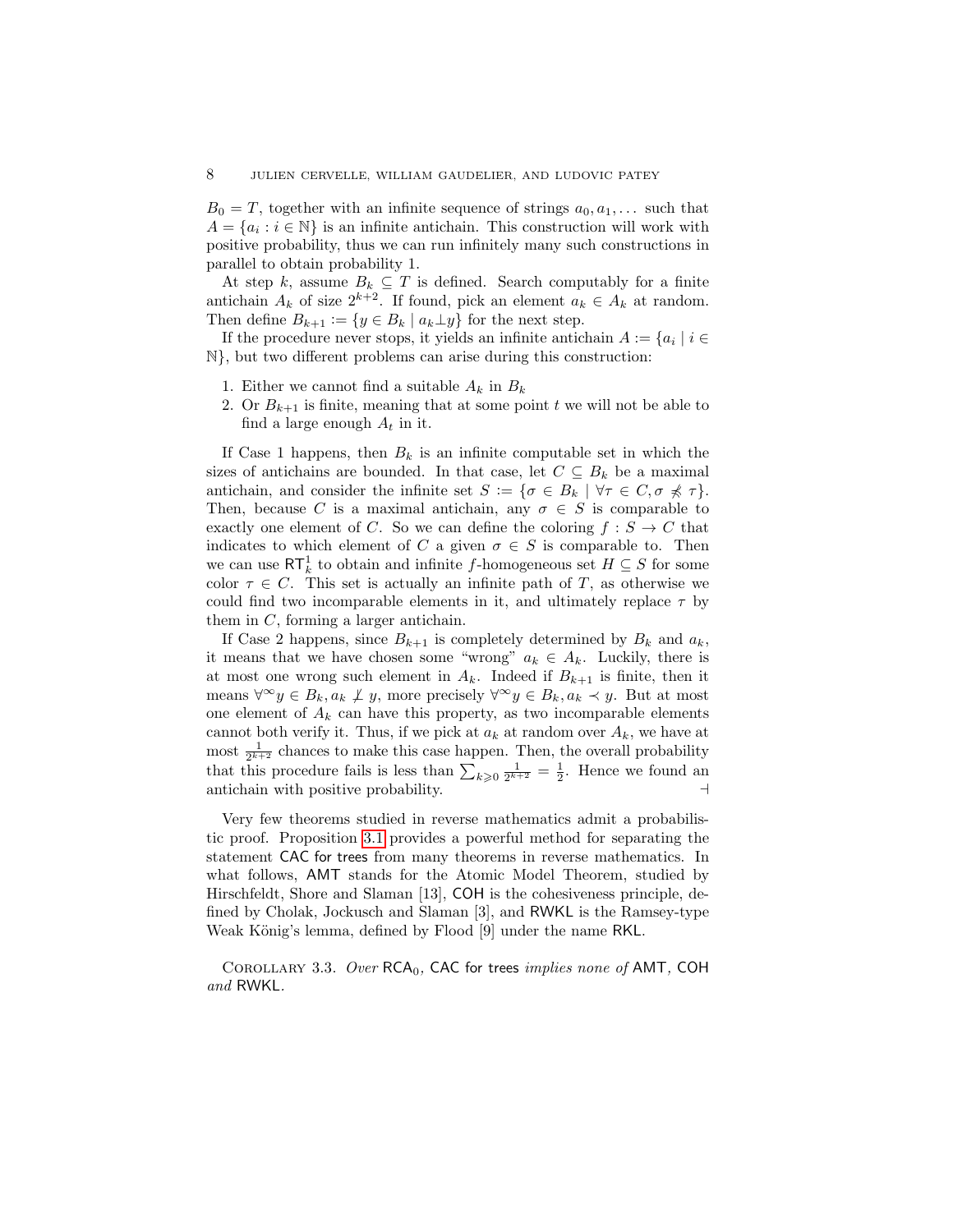Proof. These three statements have a computable instance such that the measure of the oracles computing a solution is 0, see Astor et al. [1].  $\exists$ 

We are now going to refine Proposition [3.1](#page-6-2) by proving that some variant of DNC is sufficient to compute a solution of CAC for trees.

DEFINITION 3.4 (Diagonally non-computable function). A function  $f$ :  $\mathbb{N} \to \mathbb{N}$  is diagonally non-computable relative to X (or DNC(X)) if for every  $e, f(e) \neq \Phi_e^X(e)$ . Whenever f is dominated by a function  $h : \mathbb{N} \to \mathbb{N}$ , then we say that f is  $DNC_h(X)$ . A Turing degree is  $DNC_h(X)$ if it contains a  $DNC<sub>h</sub>(X)$  function.

The following lemma gives a much more convenient way to work with  $DNC<sub>h</sub>(X)$  functions.

<span id="page-8-0"></span>LEMMA 3.5 (Folklore). Let  $A, X \subseteq \mathbb{N}$ , the following statements are equivalent:

(1) A is of degree  $\text{DNC}_h(X)$  for some computable function  $h : \mathbb{N} \to \mathbb{N}$ .

(2) A computes a function  $g : \mathbb{N}^2 \to \mathbb{N}$  such that

 $\forall e, n, |W_e^X| \leqslant n \Longrightarrow g(e, n) \notin W_e^X$ 

and which is dominated by a computable function  $b : \mathbb{N}^2 \to \mathbb{N}$ , i.e.

 $\forall e, n, q(e, n) < b(e, n)$ 

PROOF.  $(2) \Longrightarrow (1)$ . Let  $i : \mathbb{N} \to \mathbb{N}$  be a computable function such that for any  $e \in \mathbb{N}$  and  $B \subseteq \mathbb{N}$  we have  $\Phi_{i(e)}^B(x) \downarrow \iff x = \Phi_e^B(e)$ . Thus

$$
W_{i(e)}^{B} = \begin{cases} \{\Phi_e^B(e)\} & \text{if } e \in B' \\ \varnothing & \text{otherwise} \end{cases}
$$

From there, define the A-computable function  $f : \mathbb{N} \to \mathbb{N}$  by  $f : e \mapsto$  $g(i(e), 1)$ . It is  $\mathsf{DNC}(X)$  because  $g(i(e), 1) \notin W^X_{i(e)}$  since  $|W^X_{i(e)}| \leq 1$ . Moreover, f is dominated by the computable function  $e \mapsto h(i(e), 1)$ , because h computably dominates g.

 $(1) \Longrightarrow (2)$ . Let f be a DNC<sub>h</sub> $(X)$  function computed by A. Given the pair  $e, n$ , we describe the process that defines  $g(e, n)$ .

**Construction.** For each  $i < n$  we compute the code  $u(e, i)$  of the Xcomputable function which, on any input, looks for the  $i^{\text{th}}$  element of  $W_{e}^{X}$ . If it finds such an element, then it interprets it as an *n*-tuple  $\langle k_0, \ldots, k_{n-1} \rangle$ and returns the value  $k_i$ . If it never finds such an element, then the function diverges. Finally we define  $g : e, n \mapsto \langle f(u(e, 0)), \dots, f(u(e, n-1)) \rangle$ 

**Verification.** First, since  $f$  is dominated by  $h$ , and since the function  $\langle -, \ldots, - \rangle$  computing an *n*-tuple is increasing on each variable, we can dominate g with the computable function

$$
b: e, n \mapsto \langle h(u(e, 0)), \dots, h(u(e, n-1)) \rangle
$$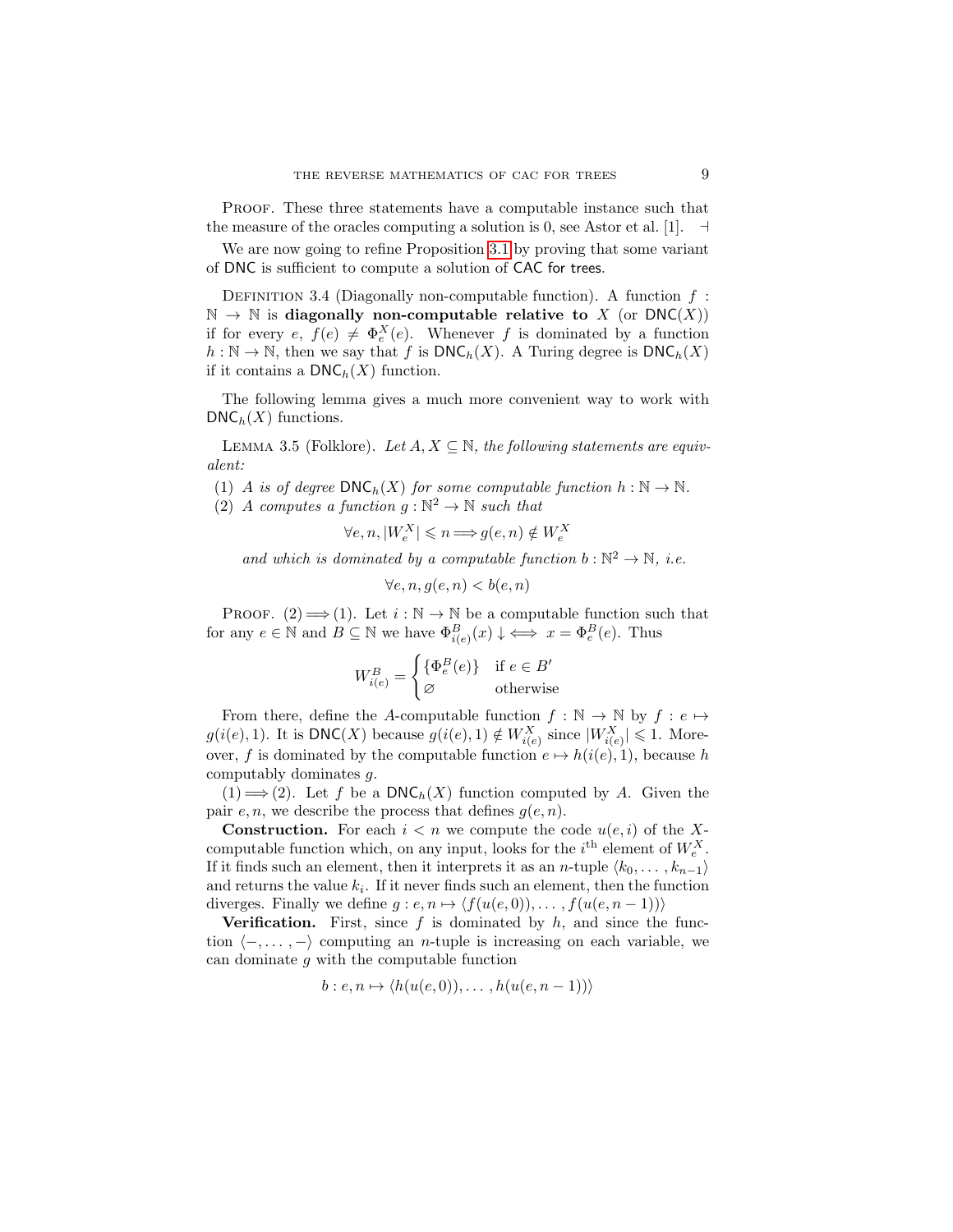Now, by contradiction, suppose g does not satisfy  $(2)$ , i.e. suppose there exists  $e, n$  such that  $|W_e^X| \leqslant n$  but  $g(e, n) \in W_e^X$ . Because  $W_e^X$  has fewer than *n* elements, we can suppose  $g(e, n)$  is the *i*<sup>th</sup> one for a some  $i < n$ . Thus the function  $\Phi_{u(e,i)}^X$  is constantly equal to  $k_i$  where  $g(e, n) = \langle k_0, \ldots, k_{n-1} \rangle$ , in particular  $\Phi_{u(e,i)}^X(u(e,i)) = k_i$ . But we also have

$$
g(e, n) = \langle f(u(e, 0)), \dots, f(u(e, n-1)) \rangle
$$

implying  $f(u(e, i)) = k_i = \Phi_{u(e, i)}^X(u(e, i))$ , which is impossible as f is  $\text{DNC}_h(X)$ . ⊣

We are now ready to prove the following proposition. Conidis [5, Theorem 4.5] independently proved the same statement for TAC with a similar construction. Note that by the equivalence of TAC with CAC for trees, Conidis result implies Proposition [3.6.](#page-9-0)

<span id="page-9-0"></span>PROPOSITION 3.6. Let  $T \subseteq \mathbb{N}^{\leq \mathbb{N}}$  be an instance of CAC for trees. Every set X of degree  $\text{DNC}_h(\emptyset')$ , with h a computable function, computes a solution of T.

PROOF. First, since X is of degree  $\mathsf{DNC}_h$  for a computable function h, by Lemma [3.5,](#page-8-0) it computes a function  $g : \mathbb{N}^2 \to \mathbb{N}$  such that  $\forall e, n, |W_e^{\emptyset'}| \leq$  $n \Longrightarrow g(e, n) \notin W_e^{\emptyset'}$  and which is dominated by a computable function  $b$ :  $\mathbb{N}^2 \to \mathbb{N}$ .

The idea of this proof is the same as in Proposition [3.1,](#page-6-2) but this time we are going to use  $g$  to avoid selecting the potential "bad" element in each finite antichain, i.e. the element which is incompatible with only finitely many strings. For any finite set A, let  $\psi_A : \mathbb{N} \to T$  be a bijection such that  $\psi_A([\![0,|A|]\!]) = A.$ 

The procedure is the following. Initially,  $B_0 := T$ . At step k, assume  $B_k \subseteq T$  has been defined. To find the desired antichain  $A_k$  we use the fix point theorem to find an index  $e_k$  such that  $\Phi_{e_k}^{\phi'}(n)$  is the procedure that halts if it finds an antichain  $A \subseteq B_k$  whose size is greater than  $b(e_k, 1)$ and  $\psi_A(n) \in A$ , and finds (using  $\emptyset'$ ) an integer m such that  $\forall \ell > m$ ,  $\psi_A(\ell)$   $\succ$  $\psi_A(n)$ .

Define  $A_k := A$ . By choice of A and  $e_k$ ,

$$
W_{e_k}^{\emptyset'} = \begin{cases} \{\psi_A^{-1}(\sigma_k)\} & \text{if } A_k \text{ has a bad element } \sigma_k \\ \varnothing & \text{otherwise} \end{cases}
$$

Note that if we cannot find a big enough antichain, then we can proceed as in the proof of Proposition [3.1](#page-6-2) to obtain an infinite path of  $T$ , using  $\mathsf{RT}^1_k$ for a certain  $k$ .

Finally we can define  $a_k := \psi_A^{-1}(g(e_k, 1))$ . Indeed since  $|W_{e_k}^{\emptyset'}| \leq 1$  by construction,  $g(e_k, 1) \notin W_{e_k}^{\emptyset'}$ . Moreover  $a_k \in A_k$ , because  $g(e_k, 1) < b(e_k, 1)$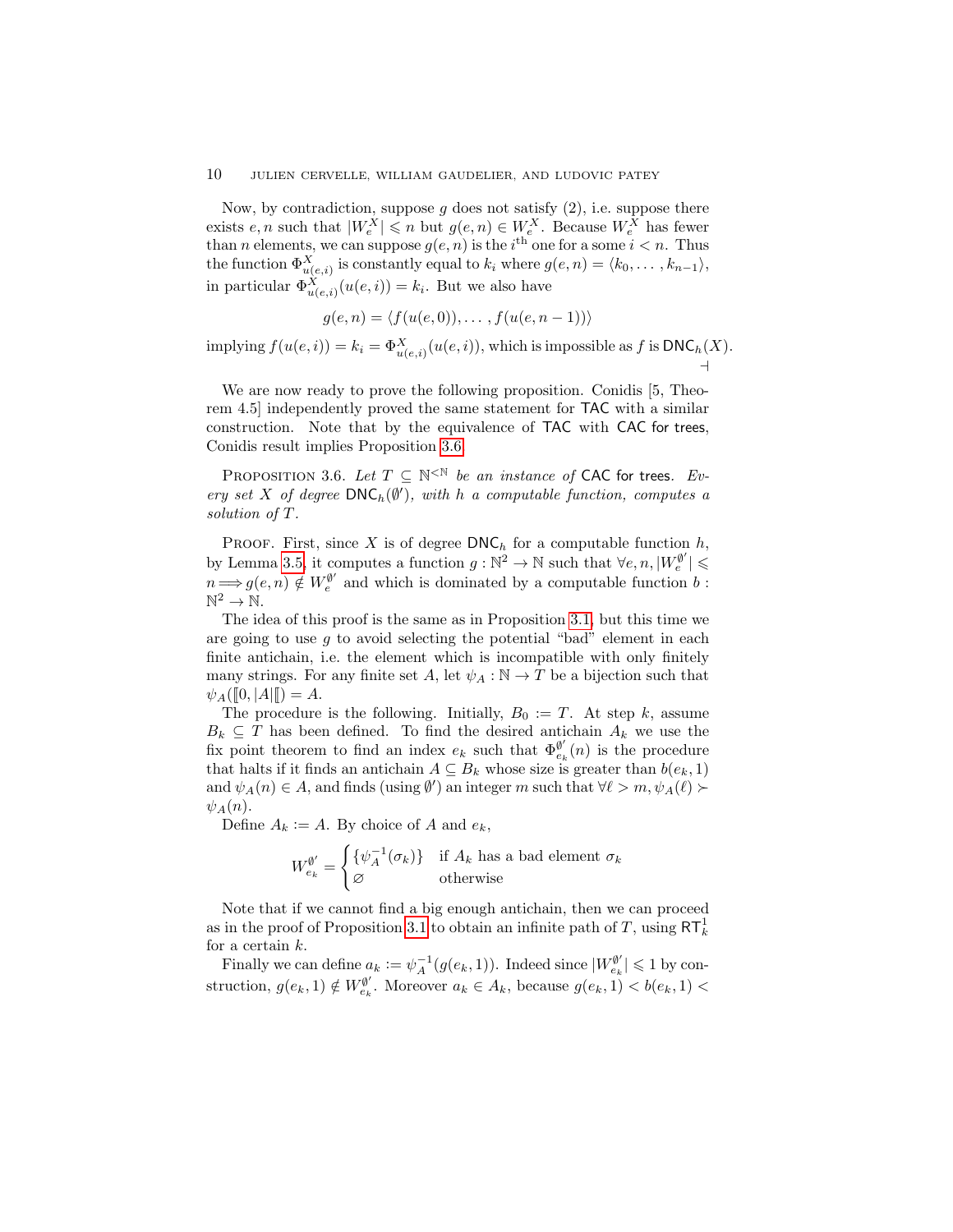$|A_k|$ . This implies that  $a_k$  is not a bad element of  $A_k$ , in other words the set  $B_{k+1} := \{ \tau \in B_k \mid \tau \perp a_k \}$  is infinite.  $\Box$ 

<span id="page-10-0"></span>§4. ADS and EM. Ramsey's theorem for pairs admits a famous decomposition into the Ascending Descending Sequence theorem (ADS) and the Erdős-Moser theorem  $(EM)$  over  $RCA_0$ . As mentioned in the introduction, both statements are strictly weaker than  $RT_2^2$ . Actually, these statements are generally thought of as decomposing Ramsey's theorem for pairs into its disjunctiveness part with ADS, and its compactness part with EM. Indeed, the standard proof of ADS is disjunctive, and does not involve any notion of compactness, while the proof of EM is non-disjunctive and implies RWKL, which is the compactness part of  $RT_2^2$ .

ADS and EM are relatively disjoint, in that they are only known to have the hyperimmunity principle as common consequence, which is a particularly weak principle. In this section however, we show that CAC for trees follows from both ADS and EM over  $RCA_0$ . We shall see in Section [5](#page-11-0) that CAC for trees implies the hyperimmunity principle.

The following proposition was proved by Dorais (personal communication) for SHER and independently by Conidis [5] for TAC. We adapted the proof of Dorais to obtain the following proposition.

<span id="page-10-1"></span>PROPOSITION 4.1. RCA<sub>0</sub> ⊢ ADS  $\Longrightarrow$  CAC for trees and CAC for trees  $\leq_c$ ADS

PROOF. Let  $T \subseteq \mathbb{N}^{\leq \mathbb{N}}$  be an infinite tree. Define the total order  $\lt_0$ over T by  $\sigma \leq_0 \tau \iff \sigma \prec \tau \vee (\sigma \perp \tau \wedge \sigma(d) \leq_N \tau(d))$  where  $d := \min\{k \in$  $\mathbb{N} \mid \sigma(k) \neq \tau(k)$ . By ADS, there is an infinite ascending or descending sequence  $(\sigma_i)$  for  $(T, \leq_0)$ .

If it is descending, there are two possibilities. Either  $\forall \infty$ *i*,  $\sigma_i \not\perp \sigma_{i+1}$ , which means we eventually have an infinite ≺-decreasing sequence of strings, which is impossible. Or  $\exists^{\infty} i, \sigma_i \bot \sigma_{i+1}$ , in which case we designate by  $(h_k)$ the sequence  $(\sigma_{\ell_k+1})_{k\in\mathbb{N}}$  of all such  $\sigma_{i+1}$ , and we show that it is an antichain of T.

To do so, it suffices to prove by induction on m that  $\forall m > 0, \forall k, h_k \neq$  $h_{k+m}$ . When  $m = 1$ , due to how  $(\sigma_i)$  is structured, we have  $\forall k, h_k \succcurlyeq$  $\sigma_{\ell_k} \perp h_{k+1}$ . We now consider  $h_k$  and  $h_{k+(m+1)}$ . By induction hypothesis,  $h_k \nsucc h_{k+m}$  and  $h_{k+m} \nsucc h_{k+(m+1)}$ . Moreover since  $h_k >_0 h_{k+m} >_0$  $h_{k+(m+1)}$ , there are minima d and e such that  $h_k(d) > h_{k+m}(d)$  and  $h_{k+m}(e) >$  $h_{k+(m+1)}(e)$ . Now  $e \le d$  implies  $h_{k+(m+1)}(e) < h_{k+m}(e) = h_k(e)$ , and  $e >$ d implies  $h_{k+(m+1)}(d) = h_{k+m}(d) < h_k(d)$ ; in any case  $h_k \nsucceq h_{k+(m+1)}$ .

Now if the sequence  $(\sigma_i)$  is ascending, we again distinguish two possibilities. Either  $\forall^{\infty}i, \sigma_i \not\perp \sigma_{i+1}$ , which means we eventually obtain an infinite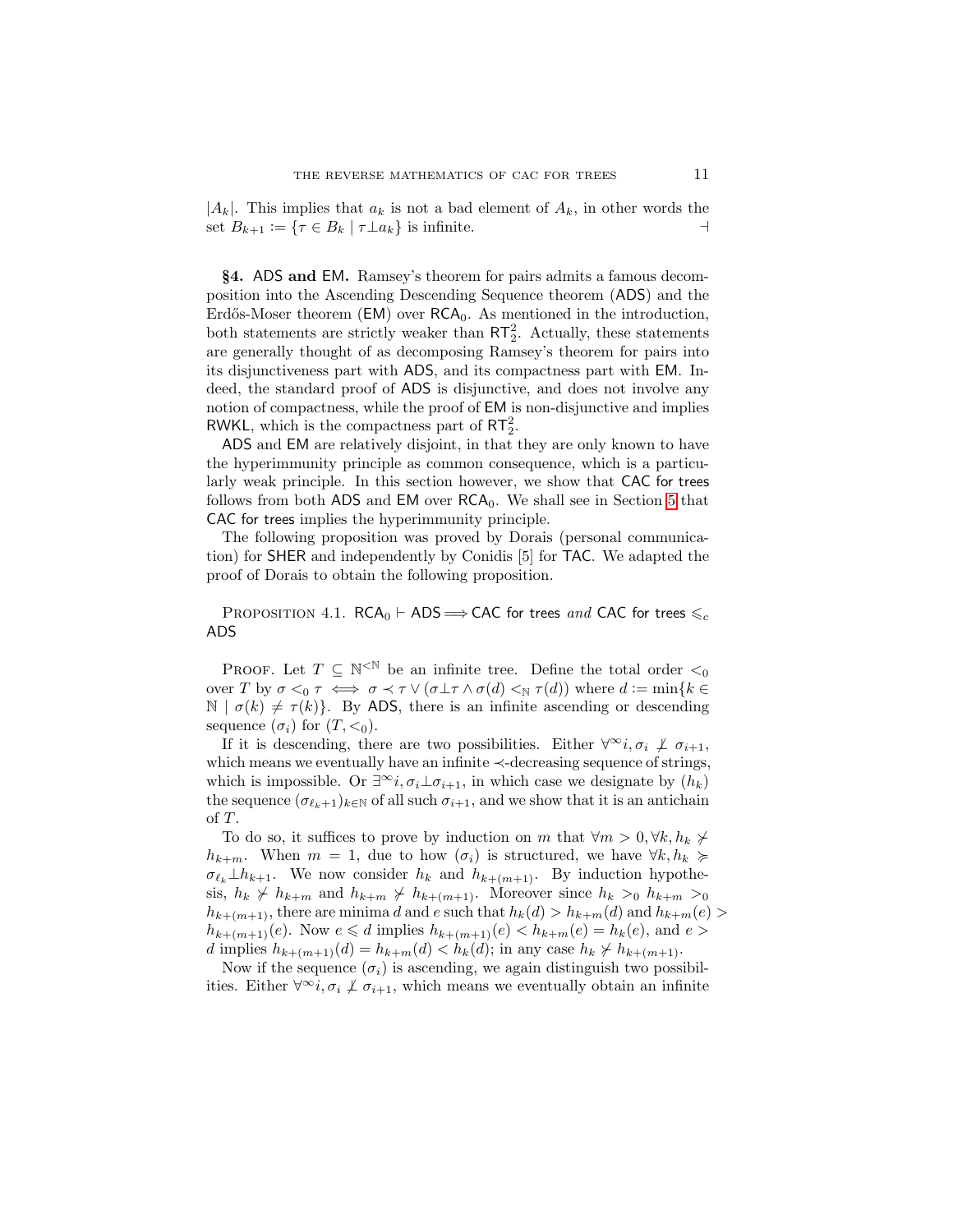path of the tree. Or  $\exists^\infty i, \sigma_i \bot \sigma_{i+1}$ , in which case we work in the same fashion as in the descending case (designate by  $(h_k)$ ) the sequence  $(\sigma_{\ell_k})_{k\in\mathbb{N}}$  of all such  $\sigma_i$ , and show by induction on m that  $\forall m > 0, \forall k, h_k \nless h_{k+m}$ .  $\exists$ 

PROPOSITION 4.2. RCA<sub>0</sub> ⊢ EM  $\Longrightarrow$  CAC for trees and CAC for trees  $\leqslant_c$ EM

PROOF. Let  $T \subseteq \mathbb{N}^{\leq \mathbb{N}}$  be an infinite tree. We first define a computable bijection  $\psi : \mathbb{N} \to \overline{T}$ . To do so, let  $\varphi : \mathbb{N}^{\leq \mathbb{N}} \to \mathbb{N}$  be the bijection  $x_0 \cdot \ldots \cdot$  $x_{n-1} \mapsto p_0^{x_0} \times \ldots \times p_{n-1}^{x_{n-1}} - 1$  where  $p_k$  is the  $k^{\text{th}}$  prime number. Use the sequence  $(s_n) := (\varphi^{-1}(n))_{n \in \mathbb{N}}$  to define the function  $\psi : \mathbb{N} \to T$  which to any number *n* associates the  $n<sup>th</sup>$  element of the subsequence of  $(s_n)$  whose elements are all in T.

Note that, by construction, the range of  $\psi$  is infinite and computable. Moreover, if  $\sigma \prec \tau$ , then  $\varphi(\sigma) < \varphi(\tau)$ , hence  $\psi^{-1}(\sigma) < \psi^{-1}(\tau)$ . Also note that the range of  $\psi$  is not necessarily a tree.

Let  $f: [\mathbb{N}]^2 \to 2$  be the coloring defined by  $f(\lbrace x,y \rbrace) = 1$  iff  $x \leq_{\mathbb{N}} y$  and  $\psi(x) \prec \psi(y)$  coincide. By EM, there is an infinite transitive set  $S \subseteq T$ , i.e.  $\forall i < 2, \forall x < y < z \in S$ ,  $f(x, y) = f(y, z) = i \Longrightarrow f(x, z) = i$ 

Note that if there are  $x < y \in S$  such that  $f(x, y) = 0$ , then  $\forall z >$  $y \in S, f(x, z) = 0$ . Indeed given  $x \le y \le z \in S$  such that  $f(x, y) = 0$ , either  $f(y, z) = 0$ , and so by transitivity we have  $f(x, z) = 0$ ; otherwise  $f(y, z) = 1$ , but in that case  $f(x, z) \neq 1$  because it is impossible to have  $\psi(y) \prec \psi(z)$ ,  $\psi(x) \prec \psi(z)$  and  $\psi(x) \perp \psi(y)$ .

Now two cases are possible. Either  $\exists^{\infty} j \in \mathbb{N}, f(s_j, s_{j+1}) = 0$ , so consider the infinite set A made of all such  $s_j$ . Thanks to the previous property, A is f-homogeneous for the color 0, and so  $\psi(A)$  is an infinite antichain. Or  $\forall^\infty j \in \mathbb{N}, f(s_i, s_{i+1}) = 1$ , so there is a large enough  $k \in \mathbb{N}$  such that  $\psi(s_k) \prec \psi(s_{k+1}) \prec \ldots$ , i.e. we found an infinite path.  $\rightarrow$ 

<span id="page-11-0"></span>§5. TAC, lowness and hyperimmunity. Binns et al. in [2] and Conidis [5] independently studied the reverse mathematics of CAC for trees and TAC, respectively. Since CAC for trees is computably equivalent to TAC and this equivalence also holds in reverse mathematics, each analysis applies to both statements. For example, Binns et al. [2, Theorem 6.4] proved that for any fixed low set  $L$ , there is a computable instance of CAC for trees with no L-computable solution, while Conidis [5, Corollary 4.16] proved the existence of a computable instance of TAC whose solutions are all of hyperimmune degree. In this section, we prove a general statement regarding TAC (Theorem [5.1\)](#page-11-1) and show that it encompasses both results.

<span id="page-11-1"></span>THEOREM 5.1. Let  $(A_n)$  be a uniform sequence of infinite  $\Delta_2^0$  sets. There is a computable instance of TAC such that no  $A_n$  is a solution.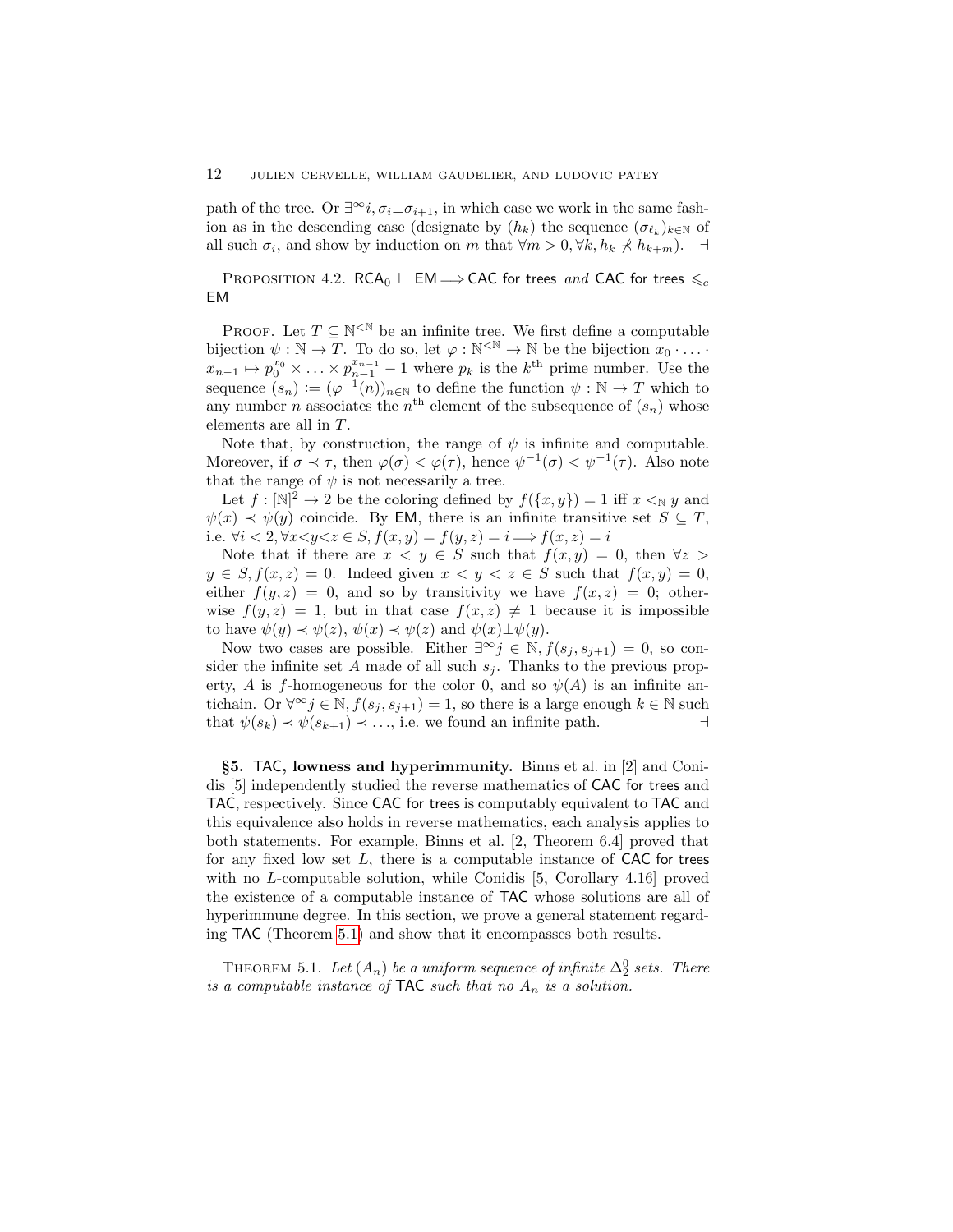PROOF. First, for any n, let  $e_n$  be the index of  $A_n$ , i.e.  $\Phi_{e_n}^{\emptyset'} = A_n$ . We also write  $A_n[s] := \Phi_{e_n}^{\emptyset'[s]}[s]$ .

**Idea.** We are going to construct a tree  $T \subseteq 2^{\lt N}$ , such that for each  $n \in$ N, there is  $\sigma_n \in A_n$  verifying  $\sigma_n \notin T$  or  $\sigma_n \in T \wedge \forall^\infty \tau \in T, \sigma_n \prec \tau$ . These requirements are respectively noted  $\mathcal{R}_n$  and  $\mathcal{S}_n$ , and  $A_n$  cannot be an infinite antichain of  $T$  if one of them is met.

The sequence  $(\sigma_n)$  is constructed via a movable marker procedure, with steps s and sub-steps  $e \in [0, s]$ . At each step s we are going to manipulate an approximation  $\sigma_n^s$  of  $\sigma_n$ , and variables  $\hat{\sigma}_n^s$  that will help us keep track of which requirement is satisfied by  $\sigma_n^s$ .

**Construction.** At the beginning of each step s, let  $T_s$  be the approximation of the tree T defined by  $T_s := T_{s-1} \cup {\tau_s \cdot 0, \tau_s \cdot 1}$  where  $\tau_s$  is the leftmost (for example) leaf of  $T_{s-1}$  such that  $\tau_s \geq \hat{\sigma}_{s-1}^s$ . For  $s = 0$ , we let  $T_0 := \{\varepsilon\}.$ 

At step s, sub-step e, let  $\sigma_e^s$  be the string whose code is the smallest in the uniformly computable set  $\{\tau \in A_e[s] \mid s \mid (\tau \in T_s \land \tau \succcurlyeq \hat{\sigma}_{e-1}^s) \lor \tau \notin T_s\}$ with  $\hat{\sigma}_{-1}^s := \varepsilon$  and  $\sigma_e^s$  is undefined when the set is empty.

Besides, define  $\hat{\sigma}_e^s :=$  $\int_{\alpha} \sigma_e^s$  if  $\sigma_e^s \in T_s$  (and therefore  $\sigma_e^s \succcurlyeq \hat{\sigma}_{e-1}^s$ )  $\widehat{\sigma}_{e-1}^s$  otherwise

**Verification.** By induction on e, we prove that  $\sigma_e := \lim_s \sigma_e^s$  exists and is an element of  $A_e$ , also we prove  $\hat{\sigma}_e := \lim_s \hat{\sigma}_e^s$  exists, and  $\sigma_e$  satisfies  $\mathcal{R}_e$ or  $S_e$ .

Suppose we reached a step r such that for all  $e' < e$  the value of  $\sigma_{e'}^r$ and  $\hat{\sigma}_{e'}^r$  have stabilized. And thus, for any step  $s > r$ , as  $\tau_s \geq \hat{\sigma}_{s-1}^s \geq \hat{\sigma}_{s-1}^s$  $\hat{\sigma}_{e-1}^s = \hat{\sigma}_{e-1}$ , the tree will always be extended with nodes above  $\hat{\sigma}_{e-1}$ , implying only a finite part of the tree is not above  $\hat{\sigma}_{e-1}$ . implying only a finite part of the tree is not above  $\hat{\sigma}_{e-1}$ .

Now suppose k is the smallest code of a string  $\tau$  such that  $(\tau \in T \land \tau \succcurlyeq$  $\hat{\sigma}_{e-1}$ )∨ $\tau \notin T$ . Such a string exists because  $A_e$  is infinite, whereas the set of strings in T that are below  $\widehat{\sigma}_{e-1}$  is not. If  $\tau \in T$ , then  $\exists x, \forall y \geq x, \tau \in T_y$ , otherwise define  $x := 0$ . Since  $A_e$  is  $\Delta_2^0$ , there exists  $s \ge \max\{k+1, r, x\}$ such that  $A_e[s]\upharpoonright_{k+1}$  has stabilized i.e.  $\forall t > s, A_e[t]\upharpoonright_{k+1} = A_e[s]\upharpoonright_{k+1}$ . Thus  $\sigma_e^s = \tau$  because  $\tau \in A_e\vert_{k+1} = A_e\vert s\vert_{k+1} \subseteq A_e\vert s\vert_{s}$ . This ensures that for any  $t > s$ ,  $\sigma_e^t = \tau$ , i.e.  $\sigma_e = \tau$ .

Finally, we distinguish two cases. Either  $\sigma_e \in T$  and so  $\exists t, \sigma_e^t \in T_t$ , thus  $\forall u > t, \hat{\sigma}_e^u = \sigma_e^u$ . So  $\mathcal{S}_e$  is satisfied, as cofinitely many nodes of T<br>will be above  $\hat{\sigma} = \sigma$ . Or  $\sigma \notin T$  in which case either  $\forall t \notin T$ . will be above  $\hat{\sigma}_e = \sigma_e$ . Or  $\sigma_e \notin T$ , in which case, either  $\forall t, \sigma_e^t \notin T_t$ , in properties implying  $\forall t, \hat{\sigma}_e^t := \hat{\sigma}_{e-1}^t$  and thus  $\mathcal{R}_e$  is satisfied.  $\rightarrow$ 

<span id="page-12-0"></span>We now show how Theorem [5.1](#page-11-1) relates to the result of Binns et al. in [2], that is, the existence, for any fixed low set  $L$ , of a computable instance of CAC for trees with no L-computable solution.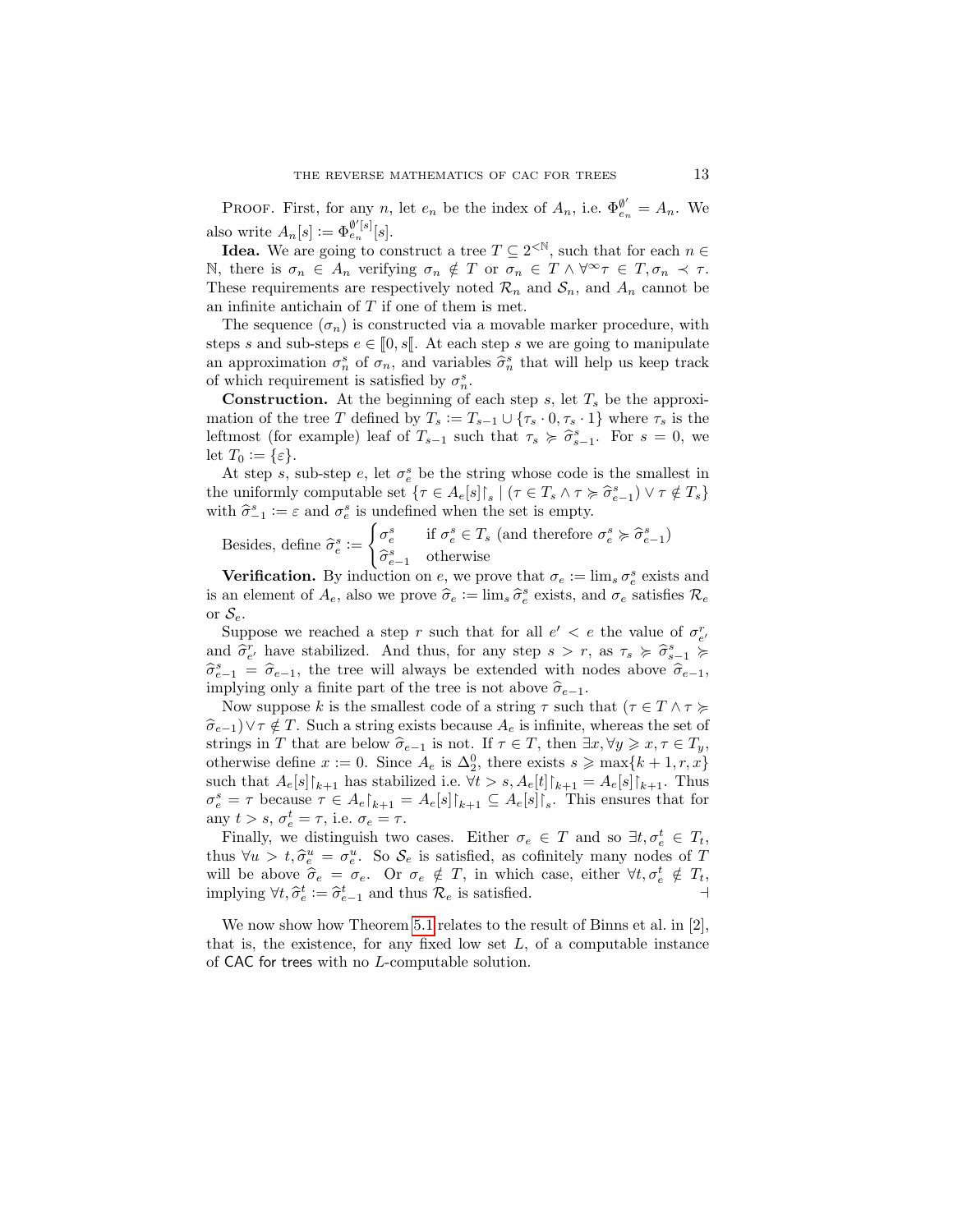LEMMA 5.2. For any low set  $P$ , the sequence of infinite  $P$ -computable sets is uniformly  $\Delta_2^0$ .

PROOF. Since  $P' \leq_T \emptyset'$  we can  $\emptyset'$ -compute the function

$$
f(e,x) = \begin{cases} \Phi_e^P(x) & \text{when } \forall y \leqslant x, \Phi_e^P(y) \downarrow \text{ and } \exists y > x, \Phi_e^P(y) \downarrow = 1\\ 1 & \text{otherwise} \end{cases}
$$

Now let  $A := \{f(e, x) \mid x \in \mathbb{N}\}\.$  If  $\Phi_e^P$  is total and infinite then A is equal to it, so it is  $P$ -computable. Otherwise  $A$  is cofinite, and in particular it is infinite and  $P$ -computable.

We are now ready to state the result of Binns et al. in [2], but for TAC.

<span id="page-13-2"></span>COROLLARY 5.3. For any low set  $P$ , there exists a computable instance of TAC with no P-computable solution.

PROOF. Given  $P$ , we can use Lemma [5.2](#page-12-0) to obtain a uniform sequence, on which we apply Theorem [5.1.](#page-11-1) ⊣

The previous corollary is very useful to show that  $RCA_0 + WKL \nvdash TAC$ , since there exists a model of  $RCA_0 + WKL$  below a low set. The following corollary will be useful to prove that the result of Binns et al. in [2] implies the result of Conidis.

<span id="page-13-0"></span>COROLLARY 5.4. There exist a  $PA$  degree P and an instance of TAC with no P-computable solution.

PROOF. It results from the existence of a low PA degree by the low basis theorem, see [14, Corollary 2.2.].  $\Box$ 

The next proposition has two purposes. First, it will be used to show the existence of a computable instance of TAC whose solutions are all of hyperimmune degree (see Theorem [5.6\)](#page-14-1). Second, it shows that, for any such instance, one can choose two specific functionals to witness this hyperimmunity, without loss of generality (see Corollary [5.8\)](#page-14-2).

<span id="page-13-1"></span>PROPOSITION 5.5. Let T be an instance of TAC. For any set P of PA degree, if T has no P-computable solution, then for any solution  $(\sigma_n)_{n\in\mathbb{N}}$ , the function  $t_{T,(\sigma_n)_{n\in\mathbb{N}}}:n\mapsto \min\{t\mid \sigma_n\in T[t]\}$  or  $\ell_{(\sigma_n)_{n\in\mathbb{N}}}:n\mapsto |\sigma_n|$  is hyperimmune.

PROOF. By contraposition, suppose there exists a solution  $(\sigma_n)_{n\in\mathbb{N}}$  such that  $t_{T,(\sigma_n)_{n\in\mathbb{N}}}$  and  $\ell_{(\sigma_n)_{n\in\mathbb{N}}}$  are computably dominated by t and  $\ell$  respectively. Then the set

$$
\left\{ (\tau_n)_{n \in \mathbb{N}} \mid \begin{array}{l} (\tau_n)_{n \in \mathbb{N}} \text{ is an infinite antichain of } T \\ t_{T, (\tau_n)_{n \in \mathbb{N}}} \leq t \text{ and } \ell_{(\tau_n)_{n \in \mathbb{N}}} \leq \ell \end{array} \right\}
$$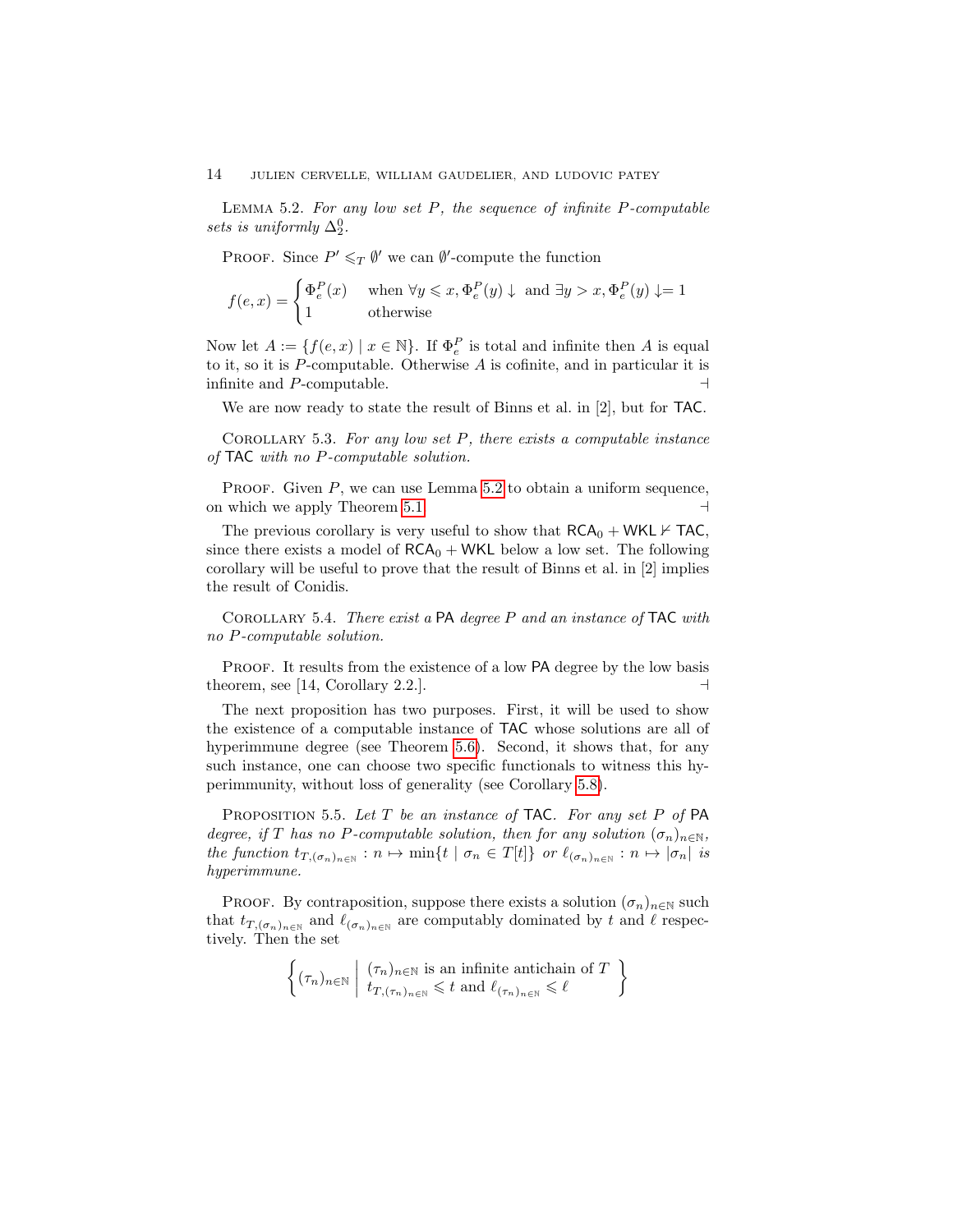is a  $\Pi_1^0$  class. It is non-empty because  $(\sigma_n)_{n\in\mathbb{N}}$  belongs to it, and to show it is a  $\Pi_1^0$  class, it can be written as

$$
\left\{ (\tau_n)_{n \in \mathbb{N}} \middle| \forall n, \begin{array}{l} \forall m < n, \tau_n \perp \tau_m \\ \forall n, \tau_n \in T[t(n)] \\ |\tau_n| \leqslant \ell(n) \end{array} \right\}
$$

Thanks to  $\ell$ , the number of elements at each level n of the tree associated to this class is computably bounded by  $2^{\ell(n)}$ , thus it can be coded by a  $\Pi_1^0$ class of  $2^{\mathbb{N}}$ . Finally since P is of PA degree, it computes an element of any  $\Pi_1^0$  class of the Cantor space, hence the result.  $\rightarrow$ 

Combining Corollary [5.4](#page-13-0) and Proposition [5.5,](#page-13-1) we obtain the following theorem from Conidis [5].

<span id="page-14-1"></span>THEOREM 5.6 (Conidis  $[5]$ ). There is a computable instance of TAC such that each solution is of hyperimmune degree.

PROOF. Let  $P$  be of low PA degree. By using Corollary [5.3](#page-13-2) we get a computable instance  $T$  of  $TAC$  with no  $P$ -computable solution. Thus, by using Proposition [5.5](#page-13-1) we deduce that, for any solution  $(\sigma_n)$ , its function  $t_{T,(\sigma_n)_{n\in\mathbb{N}}}$  or  $\ell_{(\sigma_n)_{n\in\mathbb{N}}}$  is hyperimmune. And  $(\sigma_n)_{n\in\mathbb{N}}$  computes both, since T is computable ; meaning it is of hyperimmune degree.  $\Box$ 

COROLLARY 5.7.  $RCA_0 \vdash TAC \Longrightarrow HYP$ 

In his direct proof of Theorem [5.6,](#page-14-1) Conidis [5] constructed computable instance of TAC and two functionals  $\Phi$ ,  $\Psi$  such that for every solution H, either  $\Phi^H$  or  $\Psi^H$  is hyperimmune. Interestingly, Proposition [5.5](#page-13-1) can be used to show that  $\Phi$  and  $\Psi$  can be chosen to be  $t_{T,-}$  and  $\ell_-,$  without loss of generality.

<span id="page-14-2"></span>COROLLARY 5.8. For any instance  $T$  of TAC whose solutions are all of hyperimmune degree, at least one of the function  $t_{T-}$  or  $\ell_-$  is a witness.

PROOF. Let  $T$  be an instance of TAC whose solutions are all of hyperimmune degree, and let  $(\sigma_n)_{n\in\mathbb{N}}$  be such a solution. By contradiction, if we suppose  $t_{T,(\sigma_n)_n\in\mathbb{N}}$  and  $\ell_{(\sigma_n)_n\in\mathbb{N}}$  are both computably dominated, then by Proposition [5.5,](#page-13-1)  $T$  has a  $P$ -computable solution. If we choose  $P$  to be computably dominated, then it cannot compute a solution of hyperimmune degree, hence a contradiction. ⊣

Note that for every (computable or not) instance of TAC, there is a solution  $(\sigma_n)_{n\in\mathbb{N}}$  such that  $\ell_{(\sigma_n)_n\in\mathbb{N}}$  is dominated by the identify function, by picking any path, and building an antichain along it.

<span id="page-14-0"></span>§6. SHER. We have seen in Section [4](#page-10-0) that CAC for trees follows from both ADS and EM over  $RCA_0$ . The proof of CAC for trees from ADS used only one specific property of the partial order  $(T, \prec)$ , that we shall refer to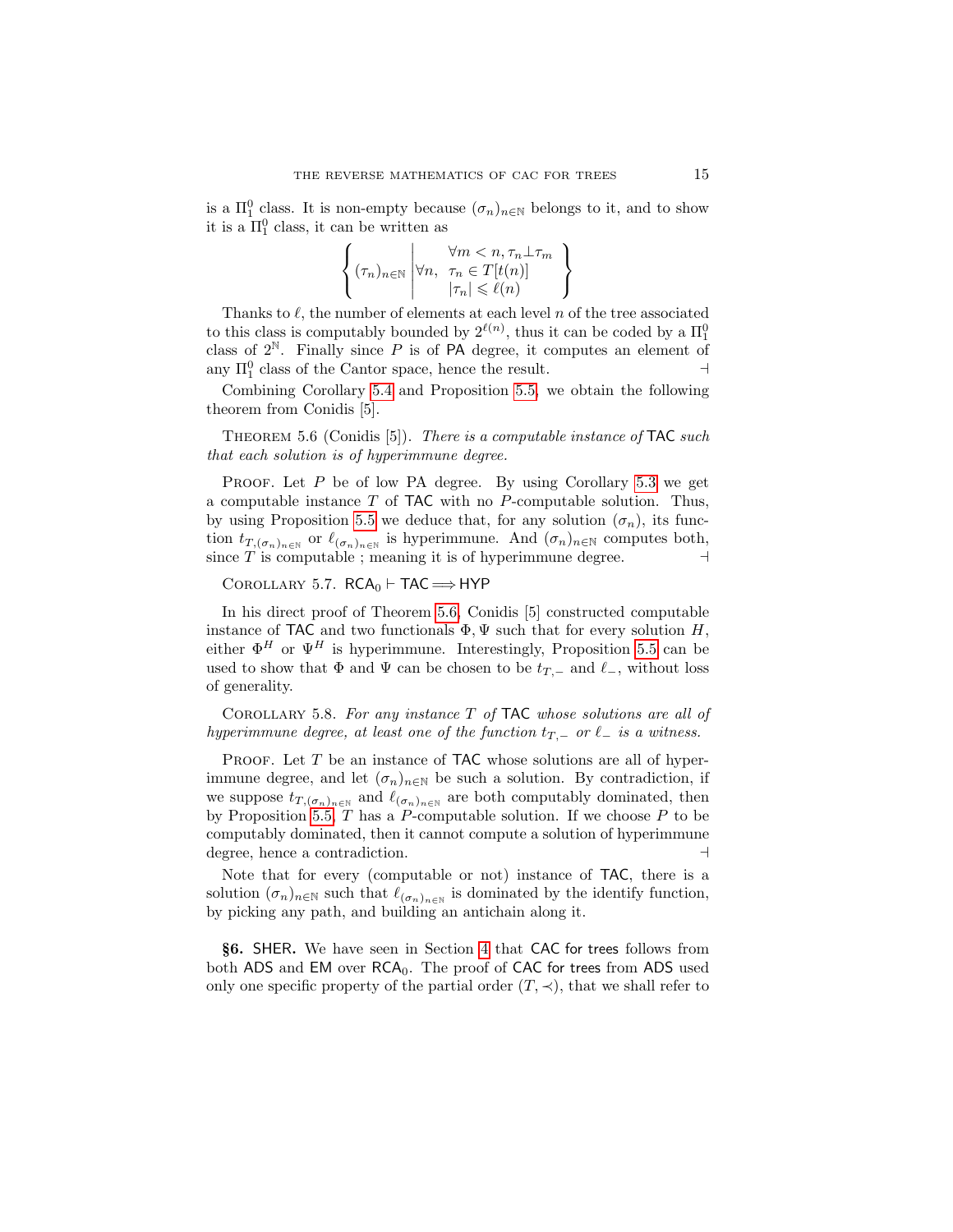as semi-heredity. Dorais and al. [7] introduced the principle SHER, which is the restriction of Ramsey's theorem for pairs to semi-hereditary colorings. In this section, we show that the seemingly artificial principle SHER turns out to be equivalent to the rather natural principle CAC for trees. This equivalence can be seen as more step towards the robustness of CAC for trees.

DEFINITION 6.1 (Semi-heredity). A coloring  $f : [\mathbb{N}]^2 \to 2$  is **semi-here** ditary for the color  $i < 2$  if

$$
\forall x \leq y \leq z, f(x, z) = f(y, z) = i \Longrightarrow f(x, y) = i
$$

The name "semi-heredity" comes from the contraposition of the previous definition  $\forall x < y < z, f(x, y) = 1 - i \Longrightarrow f(x, z) = 1 - i \lor f(y, z) = 1 - i$ 

DEFINITION 6.2 (SHER, [7]). For any semi-hereditary coloring  $f$ , there exists an infinite f-homogeneous set.

The first proposition consists essentially in noticing that, given a set of strings  $T \subseteq \mathbb{N}^{\leq \mathbb{N}}$ , the partial order  $(T, \prec)$  behaves like a semi-hereditary coloring. The whole technicality of the proposition comes from the definition of an injection  $\psi : \mathbb{N} \to T$  with some desired properties.

# <span id="page-15-0"></span>PROPOSITION 6.3.  $RCA_0 \vdash$  SHER  $\Longrightarrow$  CAC for c.e. trees and CAC for c.e. trees  $\leqslant_c$  SHER

PROOF. Let  $T \subseteq \mathbb{N}^{\leq \mathbb{N}}$  be an infinite c.e. tree. First, let  $\varphi : \mathbb{N}^{\leq \mathbb{N}} \to \mathbb{N}$  the bijection  $x_0 \cdot \ldots \cdot \overline{x_{n-1}} \mapsto p_0^{x_0} \times \ldots \times p_{n-1}^{x_{n-1}} - 1$  where  $p_k$  is the  $k^{\text{th}}$  prime number. Define  $\psi : \mathbb{N} \to T$  by letting  $\psi(n)$  be the least  $\sigma \in T$  (in order of apparition) such that  $\phi(\sigma)$  is bigger than  $\phi(\psi(0)), \phi(\psi(1)), \ldots, \phi(\psi(n-1)).$ Note that, by construction, the range of  $\psi$  is infinite and computable. Moreover, if  $\sigma \prec \tau$ , then  $\varphi(\sigma) < \varphi(\tau)$ , hence  $\psi^{-1}(\sigma) < \psi^{-1}(\tau)$ . Also note that the range of  $\psi$  is not necessarily a tree.

Let  $f : [\mathbb{N}]^2 \to 2$  be the coloring defined by  $f(\{x, y\}) = 1$  iff  $x \leq_{\mathbb{N}} y$ and  $\psi(x) \prec \psi(y)$  coincide. Let us show that f is semi-hereditary for the color 1. Suppose we have  $x < y < z$  and that  $f(x, z) = f(y, z) = 1$ , i.e. letting  $\sigma := \psi(x)$ ,  $\tau := \psi(y)$ ,  $\rho := \psi(z)$  then we have  $\sigma \prec \rho$  and  $\tau \prec \rho$ , thus either  $\sigma \prec \tau$  or  $\tau \prec \sigma$ . But since  $x < y$ , i.e.  $\psi^{-1}(\sigma) < \psi^{-1}(\tau)$ , only  $\sigma \prec \tau$ can hold due to the above note, meaning  $f(x, y) = 1$ .

By SHER applied to  $f$ , there is an infinite  $f$ -homogeneous set  $H$ . If it is homogeneous for the color 0, then the set  $\psi(H)$  corresponds to an infinite antichain of T. Likewise, if it is homogeneous for the color 1, then the set  $\psi(H)$  is an infinite path of T.

We now prove the converse of the previous proposition.

DEFINITION 6.4 (Weak homogeneity). Given a coloring  $f: \mathbb{N}^2 \to k$ , a set  $A := \{a_0 < a_1 < \dots \} \subseteq \mathbb{N}$  is **weakly-homogeneous** for the color  $i < k$ if  $\forall j, f(a_i, a_{i+1}) = i$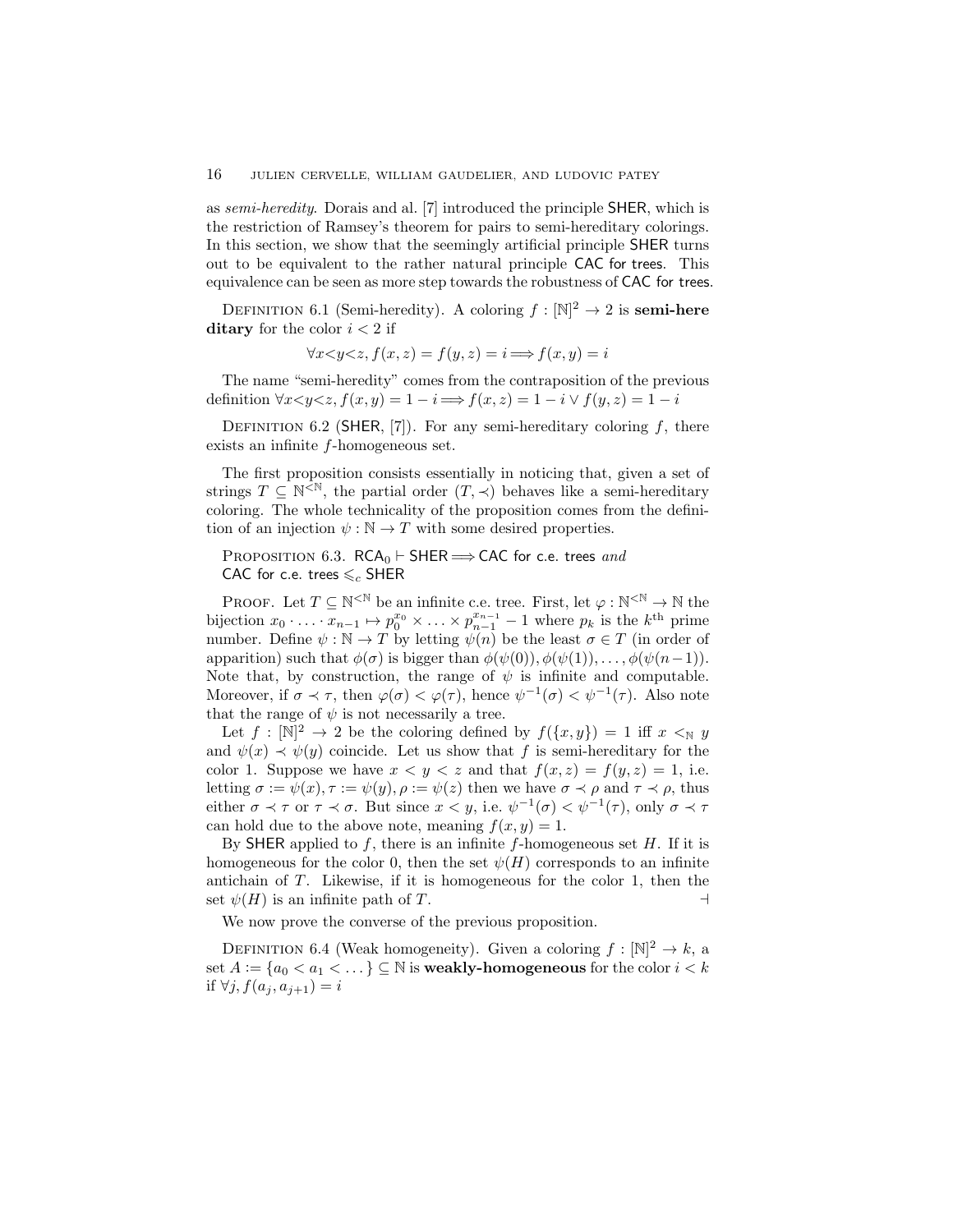Before proving Proposition [6.6,](#page-16-0) we need a technical lemma.

<span id="page-16-1"></span>LEMMA 6.5 ( $\mathsf{RCA}_0 + \mathsf{B}\Sigma_2^0$ ). Let  $f : [\mathbb{N}]^2 \to 2$  be a semi-hereditary coloring for the color  $i < 2$ . For every infinite set  $A := \{a_0 < a_1 < \dots \}$  which is weakly-homogeneous for the color i, there is an infinite f-homogeneous subset  $B \subseteq A$ .

PROOF (DORAIS). We first show that any  $a_i$  falls in one of these two categories:

1. 
$$
\forall k > j, f(a_j, a_k) = i
$$
  
\n2.  $\exists \ell > j, \begin{cases} \forall k \in ]j, \ell[], f(a_j, a_k) = i \\ \forall k \geq \ell, f(a_j, a_k) = 1 - i \end{cases}$ 

Indeed, for any  $\ell > j$  such that  $f(a_j, a_\ell) = i$ , by semi-heredity,  $f(a_j, a_{\ell-1}) =$ *i*. So with a finite induction we get  $\forall k \in [j, \ell], f(a_j, a_k) = i$ .

There are now two possibilities. Either there are infinitely many  $a_i$  of type 2., in which case one can define an infinite  $f$ -homogeneous subset for color  $1 - i$  using  $B\Sigma_2^0$ . Otherwise, by removing the elements of type 2, the resulting set is f-homogeneous set for the color *i*.  $\Box$ 

<span id="page-16-0"></span>PROPOSITION 6.6. RCA<sub>0</sub> ⊢ CAC for trees  $\Longrightarrow$  SHER and SHER  $\leqslant_c$  CAC for trees

**PROOF.** Let  $f : [\mathbb{N}]^2 \to 2$  be a semi-hereditary coloring for the color  $i <$ 2. We begin by constructing a tree  $T \subseteq \mathbb{N}^{\leq \mathbb{N}}$  defined as  $\widetilde{T} := \{\sigma_n \mid n \in \mathbb{N}\},$ where  $\sigma_n$  is the unique string which is:

- 1. strictly increasing, with last element  $n$
- 2. weak-homogeneous for the color  $i$
- 3. maximal as a weak-homogeneous set, i.e.  $\forall y < \sigma_n(0), f(y, \sigma_n(0)) =$ 1 − i and  $\forall j < |\sigma_n|$  – 1,  $\forall y \in ]\sigma_n(j), \sigma_n(j+1) [$ ,  $f(\sigma_n(j), y) = 1 - i \vee$  $f(y, \sigma_n(j + 1)) = 1 - i$

To ensure existence, unicity and that T is a tree, we prove  $\sigma_n$  is obtained via the following effective procedure. Start with the string n. If the string  $s_0$ .  $\ldots$  s<sub>m</sub> has been constructed, then look for the biggest integer  $j < s_0$  such that  $f(j, s_0) = i$ . If there is none, the process ends. Else, the process is repeated with the string  $j \cdot s_0 \cdot \ldots \cdot s_m$ .

The string obtained is maximal by construction. It is unique, because at each step, if there are two (or more) integers  $j_0 < j_1$  smaller than  $s_0$  and such that  $f(j_0, s_0) = f(j_1, s_0) = i$ , then by semi-heredity we have  $f(j_0, j_1) =$ 1. This means we will eventually add  $j_0$  after  $j_1$ . In particular, the string contains all the  $j < n$  such that  $f(j, n) = i$ . Moreover this shows that T is a tree, since the procedure is the same at any point during construction.

Now we can apply CAC for trees to  $T$ , leading to two possibilities. Either there is an infinite path, which is a weakly-homogeneous set for the color i thanks to condition 2. And so apply Lemma [6.5](#page-16-1) (additionally using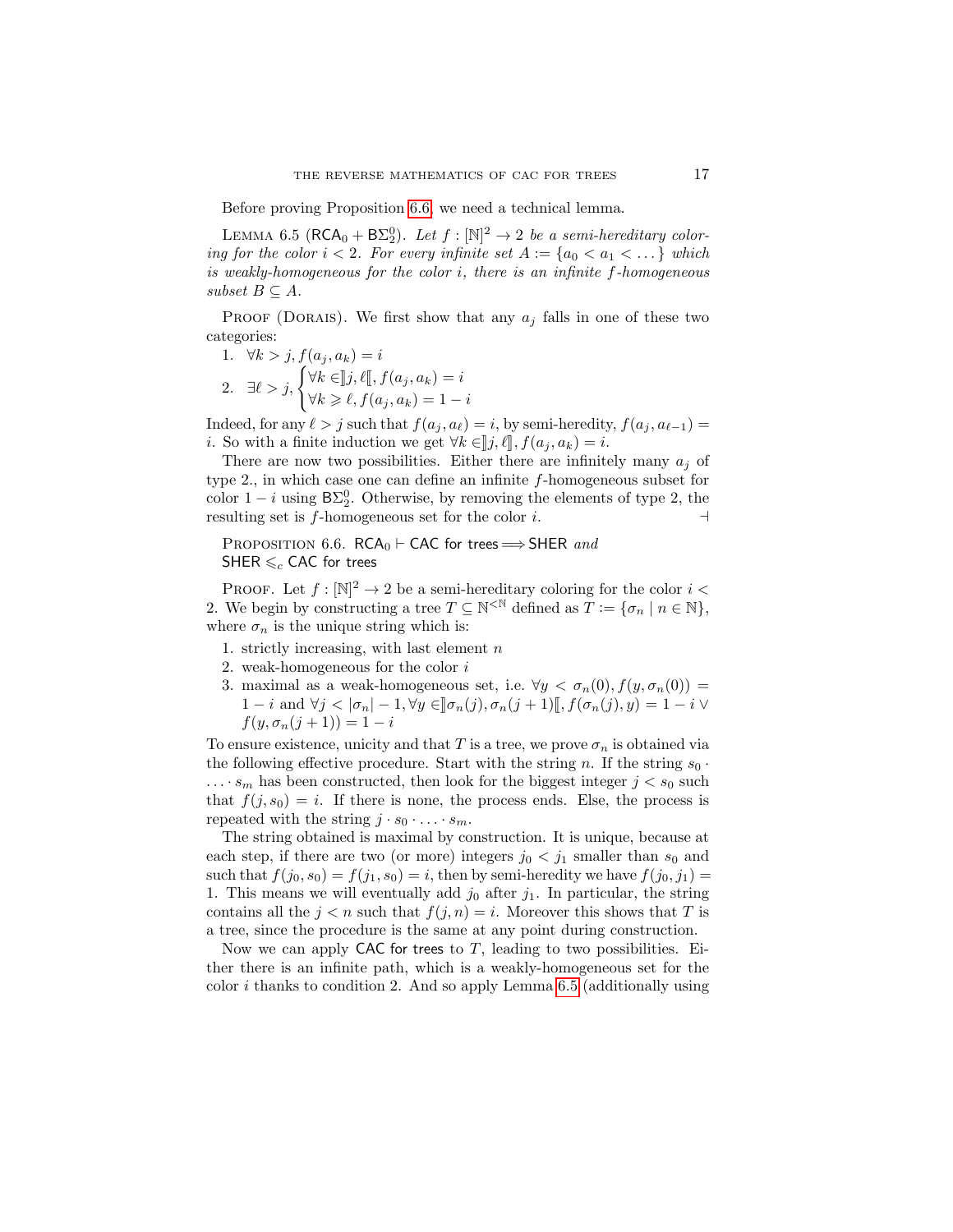Lemma [7.6,](#page-20-0) as we need  $B\Sigma_2^0$  for the lemma), to obtain a f-homogeneous set for the color i.

Or there is an infinite antichain, which is of the form  $(\sigma_{n_j})_{j\in\mathbb{N}}$ . Let us show the set  $H := \{n_j \mid j \in \mathbb{N}\}\$ is f-homogeneous for the color 1−*i*. Indeed, if  $f(n_s, n_t) = i$  for some  $s < t$ , then  $n_s \in \sigma_{n_t}$ , since  $\sigma_{n_t}$  contains all the elements  $y < n_t$  such that  $f(y, n_t) = i$ . But then  $\sigma_{n_s} \prec \sigma_{n_t}$ , contradicting the fact that  $(\sigma_{n_j})_{j\in\mathbb{N}}$  is an antichain.  $\rightarrow$ 

We end this section by studying  $RT_2^2$  with respect to 3-variables forbidden patterns. As explained in the introduction, there are three basic 3-variables forbidden patterns, yielding the notions of semi-heredity, semi-ancestry and semi-transitivity, respectively. These forbidden patterns induce Ramseylike statements of the form "for any coloring, there exists an infinite set which avoids some kind of forbidden patterns". This statement applied to semi-transitivity yields a consequence of the Erdos-Moser theorem, known to be strictly weaker than Ramsey's theorem for pairs over  $RCA_0$ . We now show that the two remaining forbidden patterns yield statements equivalent to  $RT_2^2$ . This completes the picture of the reverse mathematics of Ramseylike theorems for 3-variable forbidden patterns.

Before proving  $RT_2^2$  from the Ramsey-like statement about semi-ancestry over  $\mathsf{RCA}_0$ , we need to prove that this statement implies  $\mathsf{B}\Sigma^0_2$ . This is done by proving the following principle.

DEFINITION 6.7 ( $D_2^2$ ). Every  $\Delta_2^0$  set admits an infinite subset in it or its complement.

PROPOSITION 6.8. The statement "for any coloring, there exists an infinite set which has semi-ancestry for some color" implies  $D_2^2$  over  $\mathsf{RCA}_0$ .

PROOF. Let A be a  $\Delta_2^0$  set whose approximations are  $(A_t)_{t\in\mathbb{N}}$ . We define the coloring  $f(x, y) := x \in A_y$ , and use the statement of the proposition to obtain an infinite set  $B$  that has semi-ancestry for some color.

If B has semi-ancestry for the color 1, then  $\forall x \leq y \leq z \in B, x \in A_y \land x \in \mathbb{R}$  $A_z \Longrightarrow y \in A_z$ . Now either  $B \subseteq \overline{A}$  and we are done. Or  $\exists x \in A \cap B$ , which means  $\forall^{\infty} y \in B, x \in A_y$ , implying that  $\forall^{\infty} y > x \in B, \forall z > y \in B, y \in A_z$ by semi-ancestry, i.e.  $\forall^{\infty} y > x \in B, y \in A$ . So we can compute a subset H of B which is infinite and such that  $H \subseteq A$ .

This argument also works when  $B$  has semi-ancestry for the color  $0$ , we just need to switch A and  $\overline{A}$ , as well as  $\in$  and  $\notin$ , when needed.  $\Box$ 

<span id="page-17-1"></span>COROLLARY 6.9. The statement "for any coloring, there exists an infinite set which has semi-ancestry for some color" implies  $B\Sigma^0_2$  over  $RCA_0$ .

<span id="page-17-0"></span>PROOF. Immediate, since  $\mathsf{RCA}_0 \vdash \mathsf{D}_2^2 \Longrightarrow \mathsf{B}\Sigma_2^0$ , see [4, Theorem 1.4].  $\dashv$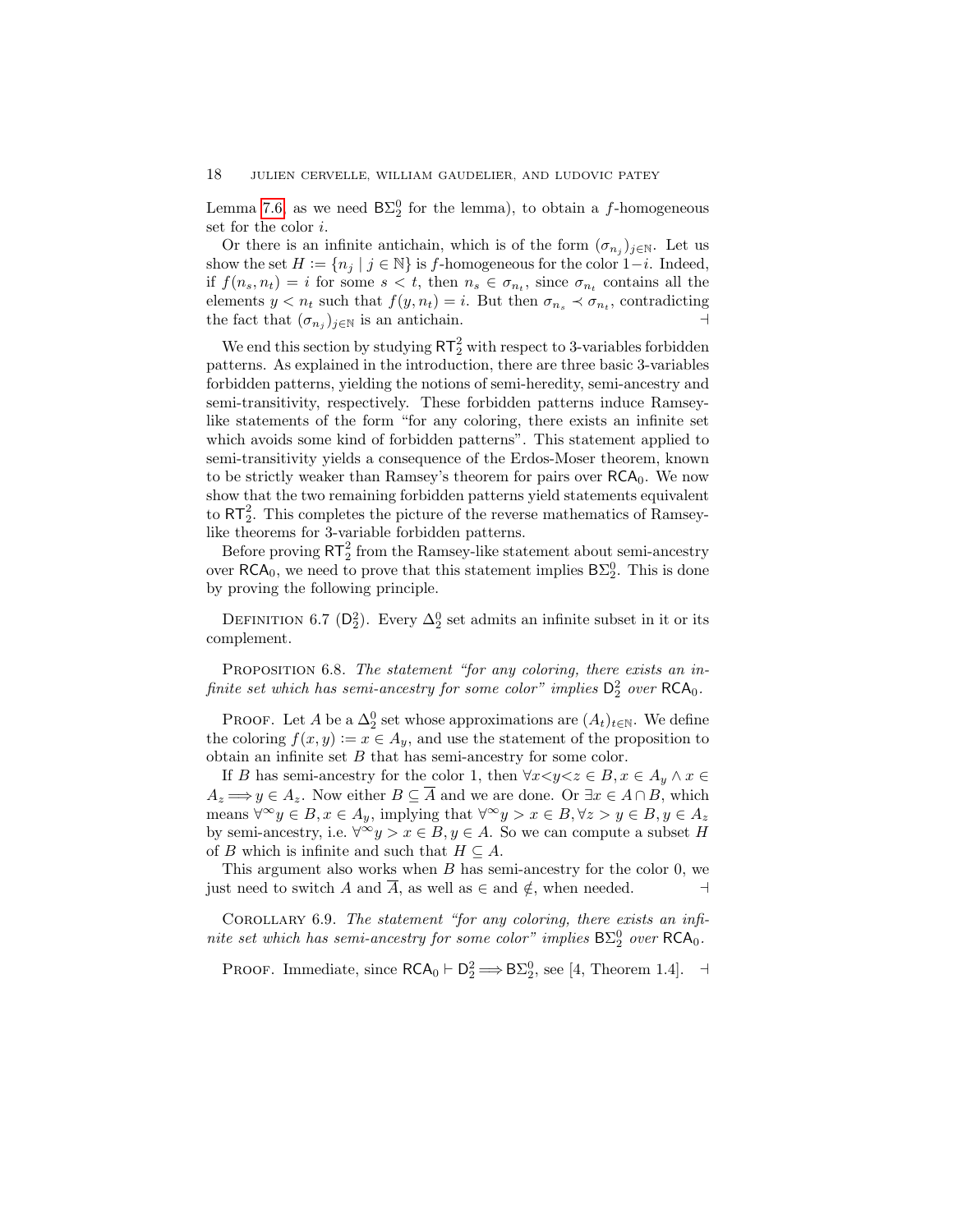PROPOSITION 6.10. The statement "for any coloring, there exists an infinite set which has semi-ancestry for some color" implies  $\mathsf{RT}^2_2$  over  $\mathsf{RCA}_0$ and over the computable reduction.

PROOF. Let  $f : [\mathbb{N}]^2 \to 2$  be a coloring. We can apply the statement to obtain an infinite set  $A$  which has semi-ancestry for the color  $i$ , i.e.  $\forall x \leq y \leq z \in A$ ,  $f(x, y) = i \wedge f(x, z) = i \Longrightarrow f(y, z) = i$ . There are two possibilities. Either there exists  $a \in A$  such that  $\exists^{\infty} b > a \in A$ ,  $f(a, b) = i$ , in which case all such elements  $b$  form an infinite  $f$ -homogeneous set due to the property of A. Otherwise any  $a \in A$  verifies  $\forall^{\infty} b > a, f(a, b) = 1-i$ , i.e. all the elements of A have a limit color equal to  $1-i$  for the coloring  $f\upharpoonright_{[A]^2}$ . Thus we can use  $B\Sigma_2^0$  (Corollary [6.9\)](#page-17-1) to compute an infinite homogeneous set.  $\rightarrow$ 

The proof that the Ramsey-like statement about semi-heredity implies Ramsey's theorem for pairs is indirect, and uses the Ascending Descending Sequence principle.

<span id="page-18-1"></span>PROPOSITION 6.11. The statement "for any coloring, there exists an infinite set which is semi-hereditary for some color" implies ADS over  $RCA_0$ and over the computable reduction.

PROOF. Let  $\mathcal{L} = (\mathbb{N}, \leq_{\mathcal{L}})$  be a linear order. Let  $f : [\mathbb{N}]^2 \to 2$  be the coloring defined by  $f({x, y}) = 1$  iff  $\lt_L$  and  $\lt_N$  coincide on  ${x, y}$ . By the statement of the proposition, there is an infinite set  $H$  on which the coloring is semi-hereditary for some color i.

Before continuing, note that if there is a pair  $x < y \in H$  such that  $f(x, y) =$  $1-i$  then  $\forall z > y \in H, f(x, z) = 1-i$ . Indeed, either  $f(y, z) = 1-i$ , in which case by transivity of  $\leq_{\mathcal{L}}$  we have  $f(x, z) = 1 - i$ . Or  $f(y, z) = i$ , in which case by semi-heredity  $f(x, z) = 1 - i$ , because otherwise it would imply that  $f(x, y) = i$ .

Now if  $\exists^{\infty} x \in H$ ,  $\exists y > x \in H$ ,  $f(x, y) = 1 - i$ , then we construct an infinite decreasing sequence by induction. Suppose the sequence  $x_0 >_{\mathcal{L}} \ldots >_{\mathcal{L}}$  $x_{n-1}$  has already be constructed, and we have  $m \in H$  such that  $f(x_{n-1}, m) =$  $1-i$ , then we look for a  $\{x < y\}$  such that  $x > m$  and  $f(x, y) = 1 - i$ . By the previous remark we have that  $f(x_{n-1}, x) = 1 - i$ , i.e.  $x_{n+1} > \mathcal{L} x$ , so we extend the sequence with x and redefine  $m := y$ .

Else  $\forall^{\infty} x \in H, \forall y > x \in H, f(x, y) = i$ , and so getting rid of finitely many elements yields an infinite increasing sequence. ⊣

<span id="page-18-0"></span>COROLLARY 6.12. The statement "for any coloring, there exists an infinite set which is semi-hereditary for some color" implies  $RT_2^2$  over  $RCA_0$ .

PROOF. This comes from the fact that  $\mathsf{RT}_2^2 \iff S + \mathsf{SHER}$  by definition (with S denoting the statement in question). And we have  $RCA_0 \vdash$  $S \Longrightarrow$  SHER by using Proposition [6.11,](#page-18-1) Proposition [4.1](#page-10-1) and Proposition [6.6.](#page-16-0) ⊣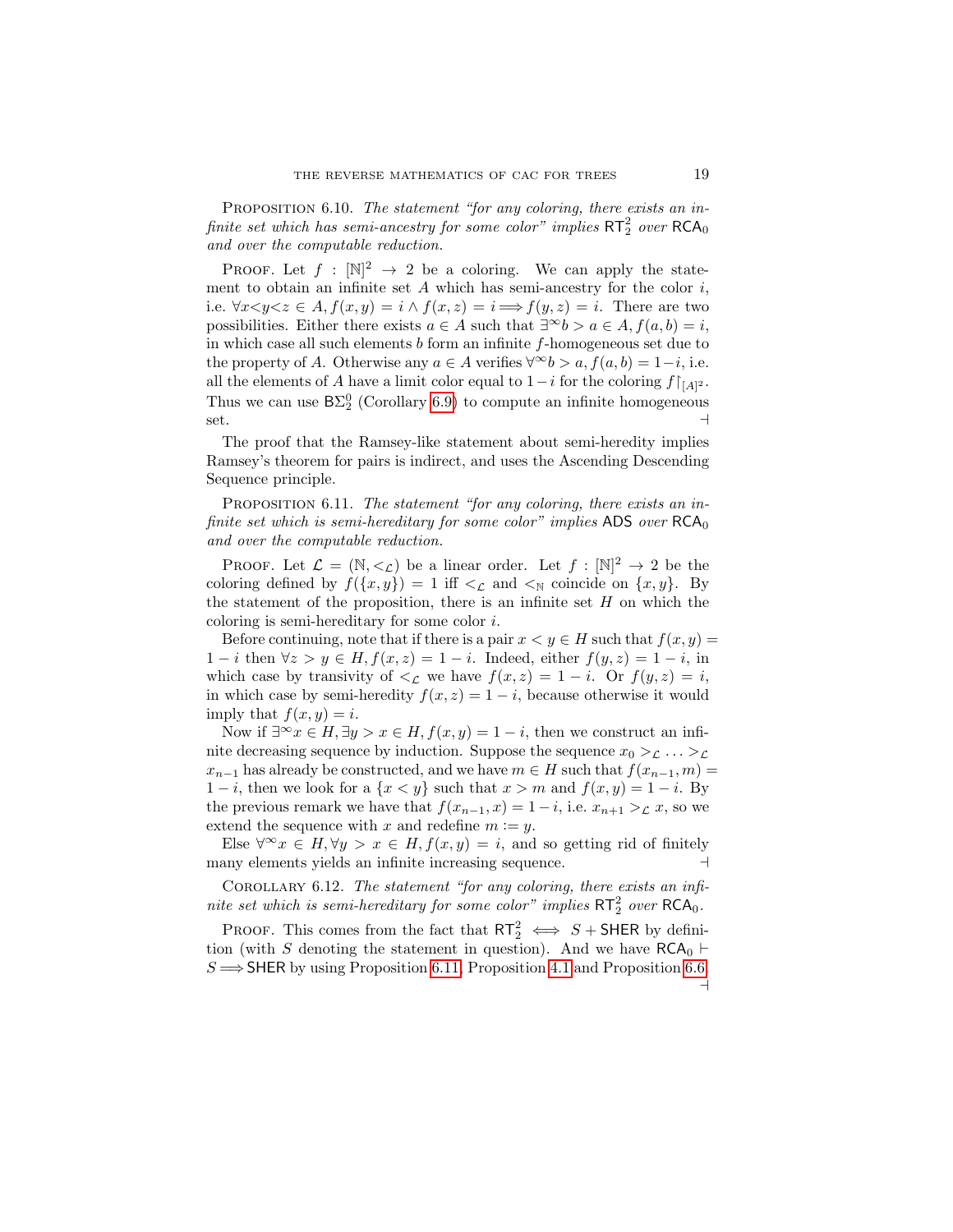*Remark* 6.13. Let S denote the statement "for any coloring, there exists an infinite set which is semi-hereditary for some color". The proof that S implies  $RT_2^2$  over  $RCA_0$  involves two applications of S. The first one to obtain an infinite set over which the coloring is semi-hereditary, and a second one to solve SHER using the fact that  $S$  implies ADS, which itself implies SHER. It is unknown whether  $RT_2^2$  is computably reducible to S.

<span id="page-19-0"></span>§7. Stable counterparts: SADS and CAC for stable c.e. trees. Cholak, Jockusch and Slaman [3] made significant progress in the understanding of Ramsey's theorem for pairs by dividing the statement into a stable and a cohesive part.

DEFINITION 7.1. A coloring  $f: \mathbb{N}^2 \to k$  is **stable** if for every  $x \in \mathbb{N}$ ,  $\lim_{y} f(x, y)$  exists. A linear order  $\mathcal{L} = (\mathbb{N}, \leq_{\mathcal{L}})$  is **stable** if it is of order type  $\omega + \omega^*$ .

We call  $\textsf{SRT}_k^2$  and  $\textsf{SADS}$  the restriction of  $\textsf{RT}_k^2$  and ADS to stable colorings and stable linear orders, respectively. Given a linear order  $\mathcal{L} = (\mathbb{N}, \leq_{\mathcal{L}})$ ), the coloring corresponding to the order is stable iff the linear order is of order type  $\omega + \omega^*$ , or  $\omega + k$  or  $k + \omega^*$ . In particular,  $SRT_2^2$  implies SADS over  $RCA<sub>0</sub>$ .

In this section, we study the stable counterparts of CAC for trees and SHER, and prove that they are equivalent over  $RCA_0$ . We show SADS implies CAC for stable c.e. trees over  $RCA_0$ . It follows in particular that every computable instance of CAC for stable c.e. trees admits a low solution.

DEFINITION 7.2 (Stable tree, Dorais [6]). A tree  $T \subseteq \mathbb{N}^{\leq \mathbb{N}}$  is **stable** when for every  $\sigma \in T$  either  $\forall^{\infty} \tau \in T$ ,  $\sigma \bot \tau$  or  $\forall^{\infty} \tau \in T$ ,  $\sigma \bot \tau$ 

Note that any stable finitely branching tree admits a unique path.

PROPOSITION 7.3.  $RCA_0 \vdash SADS \Longrightarrow CAC$  for stable c.e. trees

Remark 7.4. In the proof below, we use the fact that  $\mathsf{RCA}_0 \vdash \mathsf{SADS} \Longrightarrow \mathsf{B}\Sigma^0_2$ . This is because  $RCA_0 \vdash$  SADS  $\Longrightarrow$  PART ([12, Proposition 4.6]) and  $RCA_0 \vdash$ PART  $\iff$  B $\Sigma_2^0$  ([4, Theorem 1.2]).

PROOF. Let  $T \subseteq \mathbb{N}^{\leq \mathbb{N}}$  be an infinite c.e. tree which is stable.

Consider the total order  $\lt_0$ , defined by  $\sigma \lt_0 \tau \iff \sigma \lt \tau \lor (\sigma \perp \tau \land \tau)$  $\sigma(d) < \tau(d)$ ) where  $d := \min\{y \mid \sigma(y) \neq \tau(y)\}.$  We show that it is of type  $\omega + \omega^*$ , i.e.

$$
\forall \sigma \in T, (\forall^\infty \tau \in T\sigma <_0 \tau) \ \lor \ (\forall^\infty \tau \in T, \tau <_0 \sigma)
$$

So let  $\sigma \in T$ , there are two possibilities. Either  $\forall^{\infty} \tau \in T$ ,  $\sigma \not\perp \tau$ , meaning we even have  $\forall^{\infty} \tau \in T$ ,  $\sigma \prec \tau$ , which directly implies  $\forall^{\infty} \tau \in T$ ,  $\sigma \prec_0 \tau$ .

Or  $\forall^{\infty} \tau \in T$ ,  $\sigma \bot \tau$ . In which case consider all the nodes  $\tau$  successors of a prefix of  $\sigma$  but not prefix of  $\sigma$ , there are finitely many of them, because there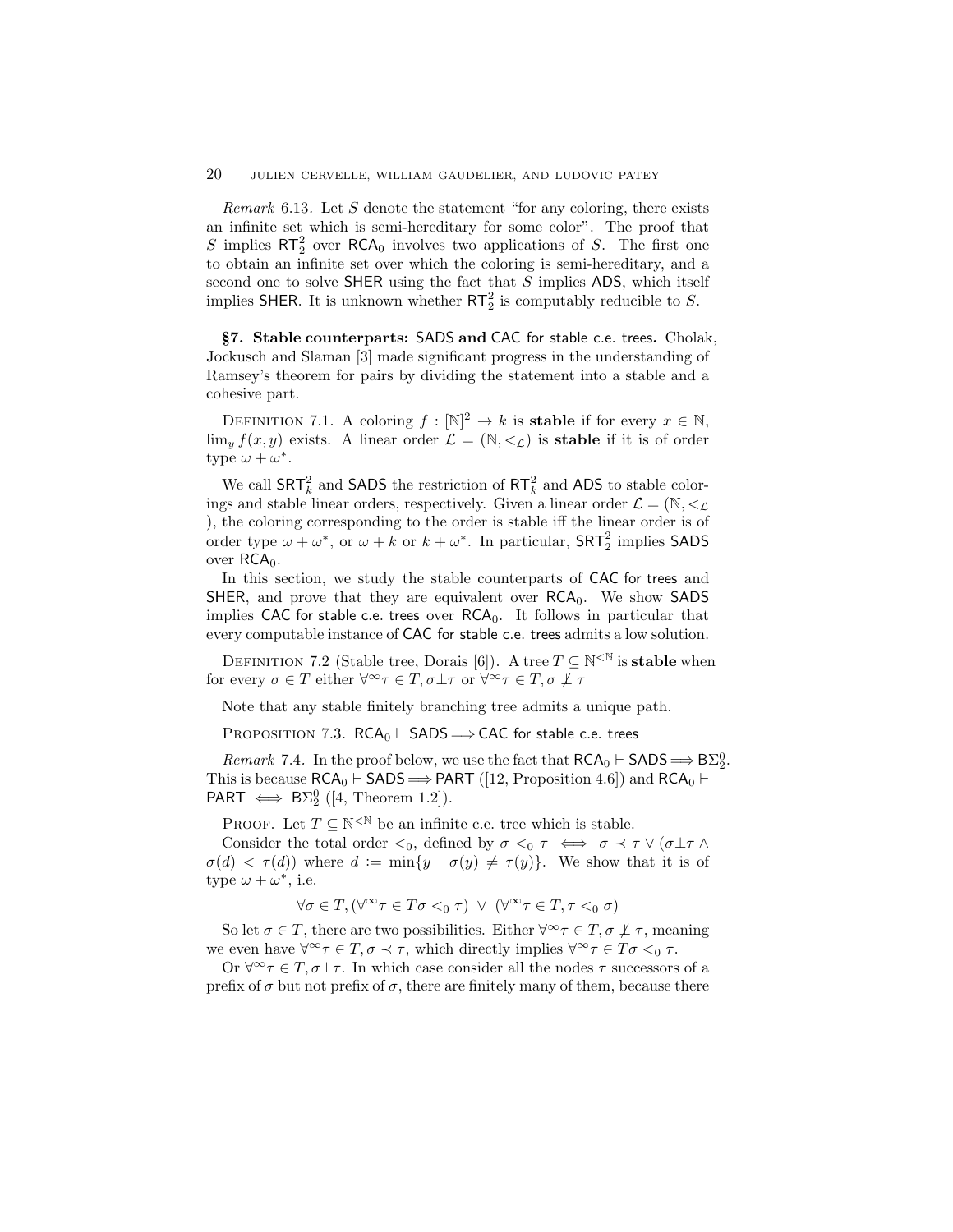are finitely many prefixes of  $\sigma$  and no infinitely-branching node (WLOG, as otherwise there would be a computable infinite antichain). So we can apply the pigeon-hole principle, by using  $B\Sigma_2^0$ , to deduce that there is a certain  $\tau$  which has infinitely many successors.

Moreover, by stability of  $T$  there cannot be another such node. Indeed, by contradiction, if there were two such nodes  $\tau$  and  $\tau'$ , then we would have that  $\exists^{\infty}\eta \in T, \eta \perp \tau$ , because the successors of  $\tau'$  are incomparable to  $\tau$ . And since  $\tau$  already verifies  $\exists^{\infty} \eta \in T, \eta \succ \tau$ , contradicting the stability of T.

Therefore we have that  $\forall^{\infty} \eta \in T, \eta \succ \tau$ , and so depending on whether  $\tau <_0$ *σ* or *σ*  $\lt_0$  *τ*, we obtain that  $\forall^\infty \eta \in T, \eta \lt_0 \sigma$  or  $\forall \eta \in T, \sigma \lt_0 \eta$  respectively. From there we can apply SADS and the proof is exactly like in Proposition [4.1.](#page-10-1) ⊣

<span id="page-20-1"></span>COROLLARY 7.5. CAC for stable c.e. trees *admits low solutions.* 

PROOF. This comes from the fact that any instance of **SADS** has a low solution, as proven in [12, Theorem 2.11].  $\Box$ 

The proof that SHER follows from CAC for stable trees will use  $B\Sigma^0_2$ . We therefore first prove that CAC for stable trees implies  $\mathsf{B}\Sigma^0_2$  over RCA<sub>0</sub>.

<span id="page-20-0"></span> $\textrm{LEMMA}$   $7.6$ .  $\mathsf{RCA}_0\vdash$  CAC for stable trees  $\Longrightarrow \forall k, \mathsf{RT}^1_k$ 

PROOF. Let  $f : \mathbb{N} \to k$  be a coloring, there are two possibilities. Either  $\exists i < k, \exists^{\infty} x, f(x) = i$ , in which case there is an infinite computable fhomogeneous set. Otherwise  $\forall i \leq k, \forall^\infty x, f(x) \neq i$ , in which case we consider the infinite tree

 $T := \{ \sigma \in \text{Inc } | \text{ letting } x := \max \sigma, \forall y \leqslant x, f(y) = f(x) \Longrightarrow y \in \text{ran}\sigma \}$ 

where  $\ln c$  is the set of strictly increasing strings of  $N^{\leq N}$ .

By hypothesis, for every node  $\sigma \in T$ ,  $\forall^{\infty} \tau \in T$ ,  $\sigma \bot \tau$ , otherwise T would have an infinite  $T$ -computable path. Thus,  $T$  is stable. Moreover, every antichain is of size at most k, thus  $T$  is a stable tree with no infinite path and no infinite antichain, contradicting CAC for stable trees.

PROPOSITION 7.7. RCA<sub>0</sub> ⊢ CAC for stable trees  $\Longrightarrow$  SHER for stable colorings

**PROOF.** Let  $f : [\mathbb{N}]^2 \to 2$  be a stable coloring, semi-hereditary for the color  $i$ . We distinguish two cases. Either there are finitely many integers with limit color *i*, meaning we can ignore them and use  $B\Sigma_2^0$  (Lemma [7.6\)](#page-20-0) to compute an infinite homogeneous set (see [8, Proposition 6.2]). Otherwise there are infinitely many integers whose limit color is  $i$ , in which case we use the same proof as in Proposition [6.6,](#page-16-0) but we must prove the tree  $T$  we construct is stable. So let  $\sigma_n$  be a node of this tree.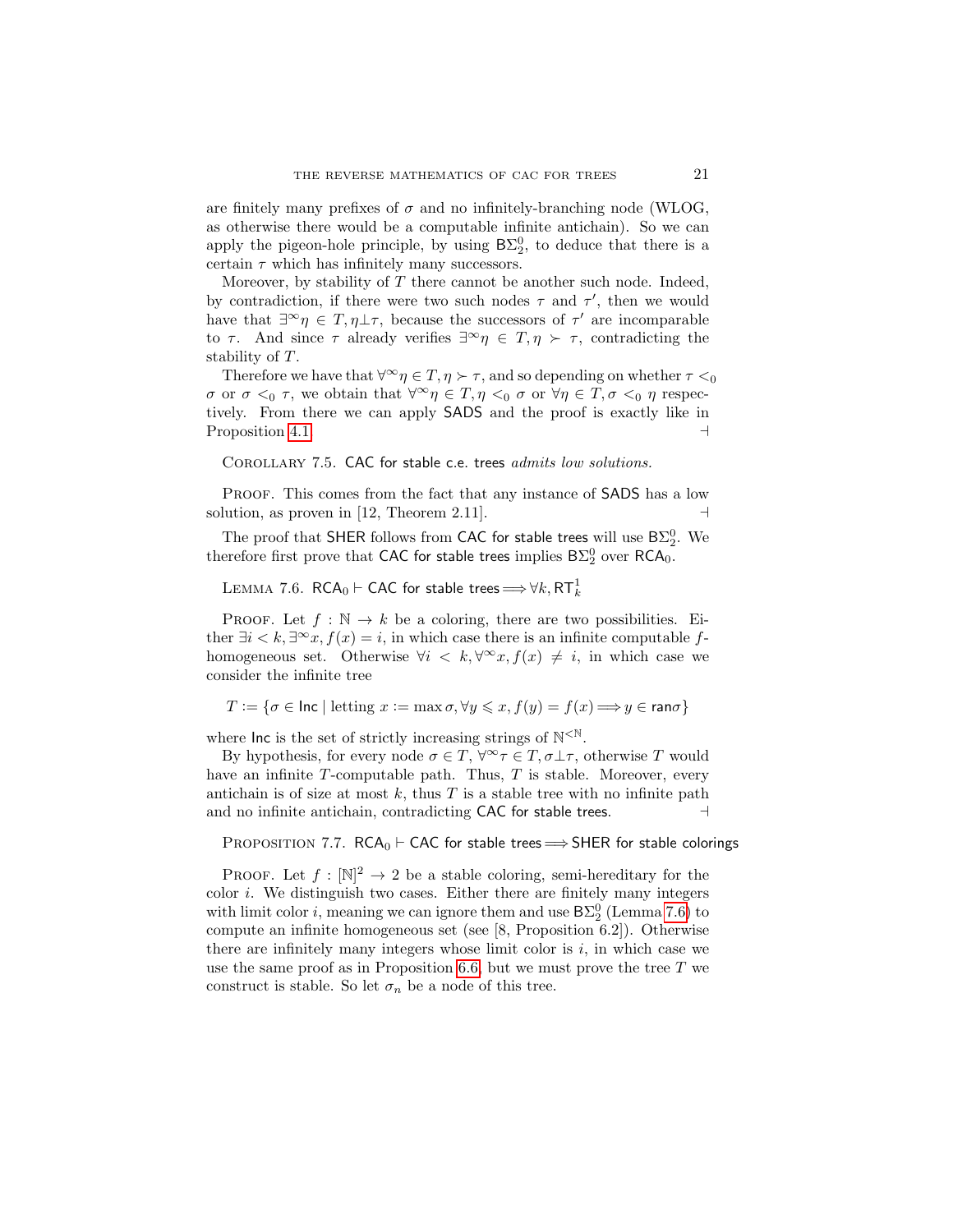### 22 JULIEN CERVELLE, WILLIAM GAUDELIER, AND LUDOVIC PATEY

Suppose first n has limit color i. Let p be sufficiently large so that  $f(n, p) = i$ . As explained in Proposition [6.6,](#page-16-0)  $\sigma_p$  contains all the integers  $m < p$  such that  $f(m, p) = i$ . It follows that  $n \in \sigma_p$ . Moreover, if  $n \in \sigma_p$ , then  $\sigma_n \preceq \sigma_p$ . Thus,  $\forall^\infty p, \sigma_n \prec \sigma_p$ .

Suppose now n has limit color  $1 - i$ , then since there are infinitely many integers with limit color i, there is one such that  $p > n$ . In particular,  $\sigma_n$ verifies  $\forall^{\infty} \tau \in T, \sigma_p \prec \tau$ . Thus, if  $\sigma_n \prec \sigma_p$  then  $\forall^{\infty} \tau \in T, \sigma_n \prec \tau$ , and if  $\sigma_n \perp \sigma_p$  then  $\forall^\infty \tau \in T$ ,  $\sigma_n \perp \tau$ .

PROPOSITION 7.8. RCA<sub>0</sub> ⊢ SHER for stable colorings  $\Rightarrow$  CAC for stable c.e. trees

PROOF. Let  $T \subseteq \mathbb{N}^{\leq \mathbb{N}}$  be an infinite stable c.e. tree. The proof is the same as in Proposition [6.3,](#page-15-0) but we must verify that the coloring  $f: \mathbb{N}^2 \to 2$ defined is stable. Given  $x \in \mathbb{N}$ , we claim that  $\exists i < 2, \forall^{\infty} y f(x, y) = i$ . Since T is stable, either  $\forall^{\infty}y, \psi(x) \not\perp \psi(y)$  or  $\forall^{\infty}y, \psi(x) \perp \psi(y)$  holds. In the first case  $\forall^{\infty} y, f(x, y) = 1$ , and in the second one  $\forall^{\infty} y, f(x, y) = 0$ . Thus the coloring is stable, and the proof can be carried on. ⊣

COROLLARY 7.9. The following are equivalent over  $RCA_0$ :

- (1) CAC for stable trees
- (2) CAC for stable c.e. trees
- (3) SHER for stable colorings

<span id="page-21-0"></span>§8. Conclusion. The following figure summarizes the implications proved in this paper. All implications hold both in  $RCA_0$  and over the computable reduction.



Recall that, by Corollary [5.3,](#page-13-2) for every fixed low set  $X$ , there is a computable instance of  $TAC$  with now X-computable solution. By computable equivalence, this property also holds for CAC for trees. It is however unknown whether Corollary [5.3](#page-13-2) can be improved to defeat all low sets simultaneously.

Question 8.1. Does every computable instance of CAC for trees admits a low solution?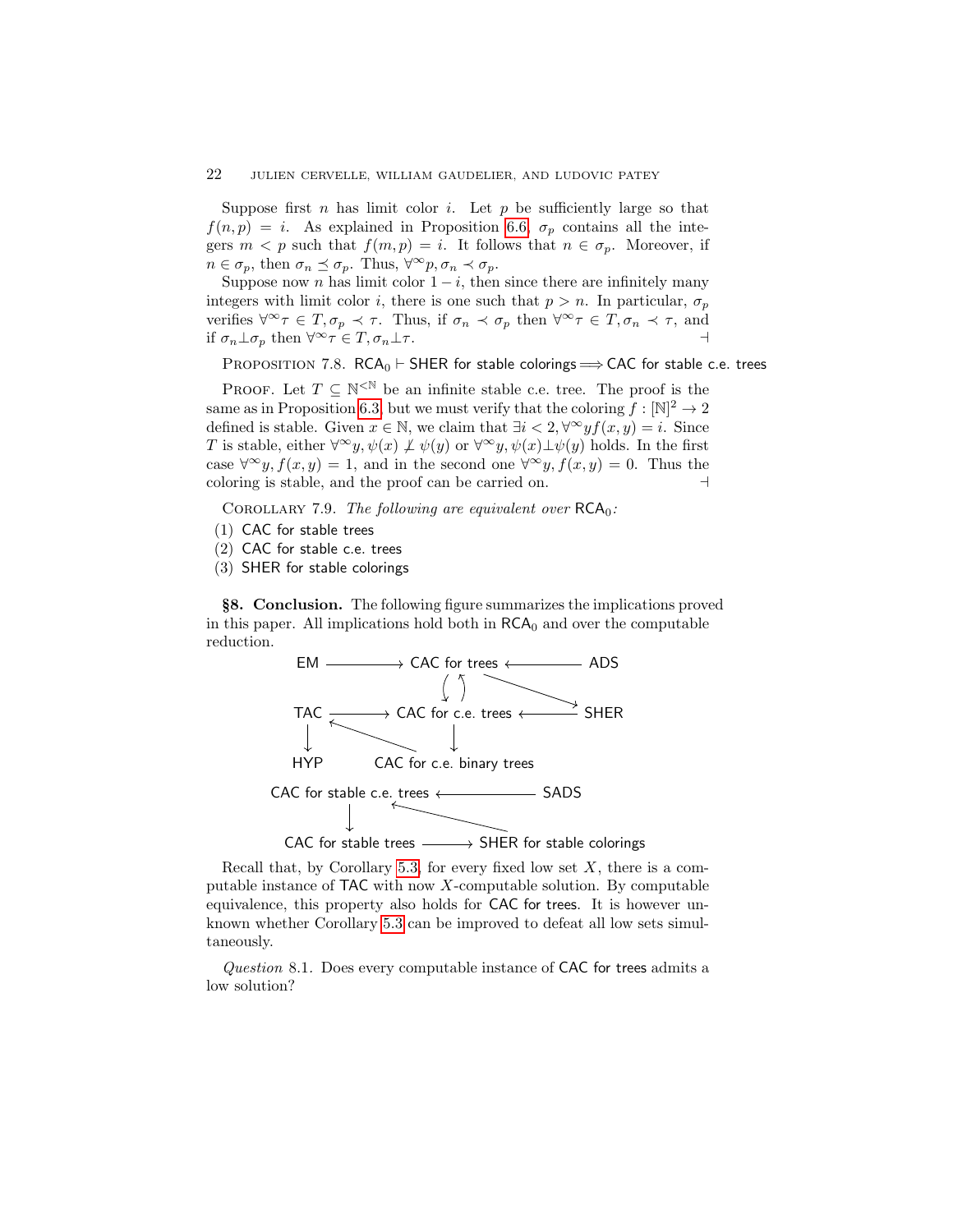Note that by Corollary [7.5,](#page-20-1) any negative witness to the previous question would yield a non-stable tree.

We have also seen by Proposition [3.6](#page-9-0) that for every computable instance T of CAC for trees, every computably bounded DNC function relative to  $\emptyset'$ computes a solution to  $T$ . The natural question would be whether we can improve this result to any DNC function relative to  $\emptyset'$ .

Question 8.2. Is there some  $X$  such that for every computable instance  $T$  of CAC for trees, every DNC function relative to  $X$  computes a solution to T?

Note that in the case of a computable set  $X$ , the answer is negative, as there exist DNC functions of low degree.

#### REFERENCES

[1] Eric P. Astor and Laurent Bienvenu and Damir Dzhafarov and Ludovic PATEY and PAUL SHAFER and REED SOLOMON and LINDA BROWN WESTRICK, The weakness of typicality.

[2] Stephen Binns, Bjørn Kjos-Hanssen, Manuel Lerman, James H. Schmerl, and REED SOLOMON, Self-embeddings of computable trees, (2014).

[3] PETER A. CHOLAK, CARL G. JOCKUSCH, and THEODORE A. SLAMAN, On the strength of Ramsey's theorem for pairs, **The Journal of Symbolic Logic**, vol. 66 (2001), no. 01, pp. 1–55.

[4] C. Chong, Steffen Lempp, and Yue Yang, On the role of the collection principle for  $\Sigma^0_2$ -formulas in second-order reverse mathematics, **Proceedings of the American** Mathematical Society, vol. 138 (2010), no. 3, pp. 1093–1100.

[5] CHRIS J. CONIDIS, *Computability and combinatorial aspects of minimal prime* ideals in noetherian rings.

[6] FRANÇOIS G. DORAIS, On a theorem of hajnal and surányi, 2012.

[7] FRANÇOIS G. DORAIS, DAMIR D. DZHAFAROV, JEFFRY L. HIRST, JOSEPH R. MILETI, and PAUL SHAFER, On uniform relationships between combinatorial problems, Trans. Amer. Math. Soc., vol. 368 (2016), no. 2, pp. 1321-1359.

[8] DAMIR D. DZHAFAROV, DENIS R. HIRSCHFELDT, and SARAH C. REITZES, Reduction games, provability, and compactness, 2020.

[9] STEPHEN FLOOD, Reverse mathematics and a Ramsey-type König's lemma, The Journal of Symbolic Logic, vol. 77 (2012), no. 4, pp. 1272-1280.

[10] E. Herrmann, Infinite chains and antichains in computable partial orderings, J. Symbolic Logic, vol. 66 (2001), no. 2, pp. 923-934.

[11] DENIS R. HIRSCHFELDT, Slicing the truth, Lecture Notes Series. Institute for Mathematical Sciences. National University of Singapore, vol. 28, World Scientific Publishing Co. Pte. Ltd., Hackensack, NJ, 2015, On the computable and reverse mathematics of combinatorial principles, Edited and with a foreword by Chitat Chong, Qi Feng, Theodore A. Slaman, W. Hugh Woodin and Yue Yang.

[12] Denis R. Hirschfeldt and Richard A. Shore, Combinatorial principles weaker than Ramsey's theorem for pairs, The Journal of Symbolic Logic, vol. 72 (2007), no. 1, pp. 171–206.